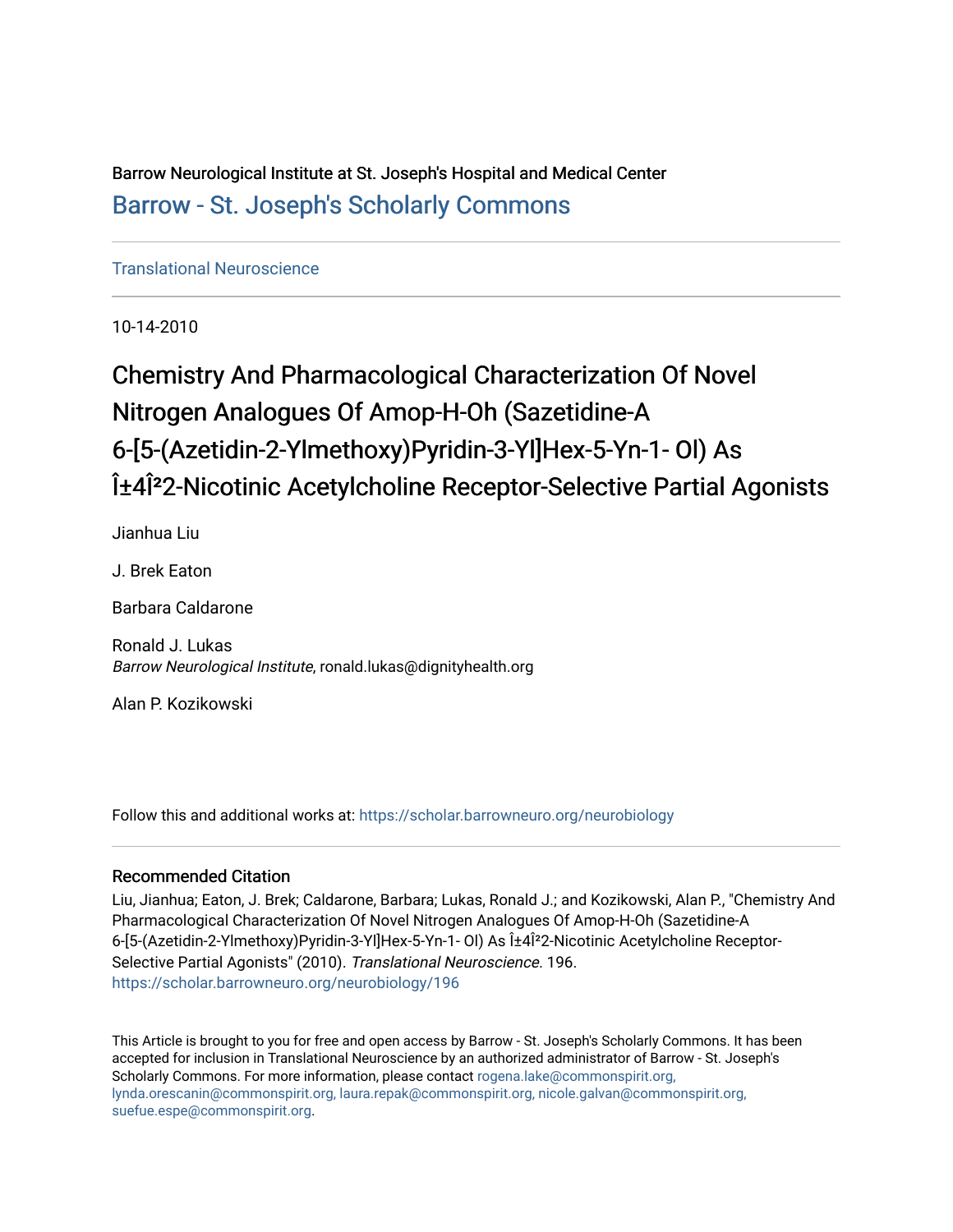# Chemistry and Pharmacological Characterization of Novel Nitrogen Analogues of AMOP-H-OH (Sazetidine-A, 6-[5-(Azetidin-2-ylmethoxy)pyridin-3-yl]hex-5-yn-1-ol) as α4β2-Nicotinic Acetylcholine Receptor-Selective Partial Agonists

Jianhua Liu,† J. Brek Eaton,‡ Barbara Caldarone,§ Ronald J. Lukas,‡ and Alan P. Kozikowski\*,†

† Drug Discovery Program, Department of Medicinal Chemistry and Pharmacognosy, University of Illinois at Chicago, 833 South Wood Street, Chicago, Illinois 60612, ‡ Division of Neurobiology, Barrow Neurological Institute, 350 West Thomas Road, Phoenix, Arizona 85013, and <sup>§</sup>PsychoGenics, Inc., 765 Old Saw Mill River Road, Tarrytown, New York 10591

Received May 19, 2010

In order to advance therapeutic applications of nicotinic ligands, continuing research efforts are being directed toward the identification and characterization of novel nicotinic acetylcholine receptor (nAChR) ligands that are both potent and subtype selective. Herein we report the synthesis and pharmacological evaluation of members of a new series of 3-alkoxy-5-aminopyridine derivatives that display good selectivity for the  $\alpha$ 4 $\beta$ 2-nAChR subtype based on ligand binding and functional evaluations. The most potent ligand in this series, compound 64, showed high radioligand binding affinity and selectivity for rat  $\alpha$ 4β2-nAChR with a K<sub>i</sub> value of 1.2 nM and 4700-fold selectivity for  $\alpha$ 4β2over α3β4-nAChR, and ∼100-fold selectivity for functional, high-sensitivity, human α4β2-nAChR over  $\alpha$ 3β4\*-nAChR. In the mouse forced swim test, compound 64 exhibited antidepressant-like effects. Structure-activity relationship (SAR) analyses suggest that the introduction of additional substituents to the amino group present on the pyridine ring of the N-demethylated analogue of compound 17 can provide potent  $\alpha$ 4β2-nAChR-selective ligands for possible use in treatment of neurological and psychiatric disorders including depression.

### Introduction

Nicotinic acetylcholine receptors  $(nAChR<sup>a</sup>)<sup>1,2</sup>$  are members of the cys-loop superfamily of ligand-gated ion channel receptors and widely distributed in the central and peripheral nervous systems. nAChR in the brain can regulate neurotransmitter release and neuronal excitability. They are thus considered to be promising therapeutic targets for the treatment of central nervous system (CNS) diseases because of their important roles in a variety of critical physiological functions.<sup>1,2</sup> Drugs aimed at nAChR are now in clinical development for the treatment of depression,  $3-6$  smoking cessation,  $7,8$  Alzheimer's disease  $(AD)$ , Parkinson's disease  $(PD)$ , <sup>10</sup> attention deficit hyperactivity disorder  $(ADHD)$ ,<sup>11</sup> anxiety,<sup>12,13</sup> pain,<sup>14</sup> and schizophrenia.<sup>15,16</sup> Recently, the expression of nAChR in nonneuronal cells was reported to be associated with the nicotinemediated proliferation of cancer cells, suggesting that nAChR may also serve as a potential anticancer targets.<sup>17</sup>

nAChR are pentameric structures that assemble to create a cation-permeable hydrophilic pore, the opening of which is gated by nicotinic agonist binding.<sup>1,2</sup> To date, 17 nAChR subunit genes have been identified in vertebrates. nAChR



Figure 1. Naturally occurring nAChR ligands.

subtypes are defined by their subunit composition and can exist as homomeric or heteromeric pentamers.<sup>1,2</sup> Each nAChR subtype and subunit has a unique pattern of expression. For example, an abundant nAChR subtype in the mammalian brain that displays a high affinity for nicotine contains both α4 and β2 subunits,<sup>1,2</sup> while the homopentameric  $\alpha$ 7-nAChR appears to play a role in sensory gating/ schizophrenia.<sup>15,16</sup> On the other hand,  $\alpha 3\beta 4^*$ -nAChR (where the \* indicates that subunits in addition to those specified are known or possible components of the assembly) mediate autonomic nicotinic signaling.1,2 Because each nAChR subtype has distinctive biophysical, pharmacological, and physiological properties,  $18,19$  it is expected that the subtype selectivity of ligands targeting nAChR will be crucial in achieving a desirable biological outcome while avoiding undesired side effects. Pertinent to our current efforts, preclinical and clinical data suggest that  $\alpha$ 4 $\beta$ 2-nAChR play a role in the control of mood and may therefore be excellent targets for the development of unique antidepressants. $3-6$ 

Considerable progress has been made in the identification of novel nAChR ligands (Figures 1 and 2).<sup>20,21</sup> Compounds 1  $((-)$ -nicotine), 2 (epibatidine), and 3 ((-)-cytisine) are potent natural nAChR agonists that have been used as templates for

 $*$ To whom correspondence should be addressed. Phone:  $+1-312-996-$ 7577. Fax: +1-312-996-7107. E-mail: kozikowa@uic.edu.

Abbreviations: AChBP, acetylcholine binding protein; AD, Alzheimer's disease; ADHD, attention deficit hyperactivity disorder; AMOP-H-OH (sazetidine A), 6-[5-(azetidin-2-ylmethoxy)pyridin-3-yl]hex-5-yn-1-ol; CNS, central nervous system; BBB, blood-brain barrier; HS, high sensitivity; LS, low sensitivity; nAChR, nicotinic acetylcholine receptor(s); PD, Parkinson's disease; PNS, peripheral nervous system; SAR, structureactivity relationship.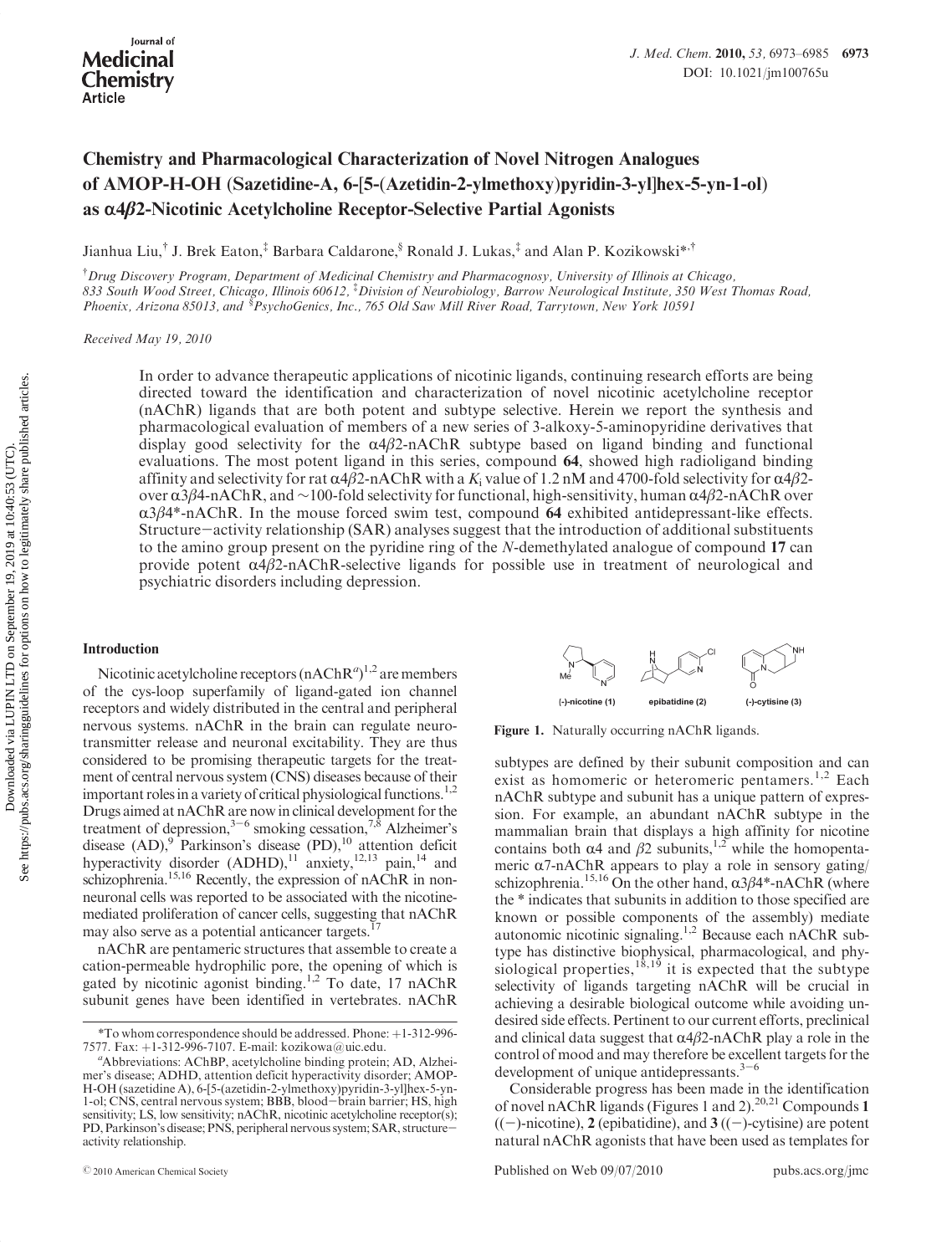

Figure 2. Reported synthetic nAChR ligands.

the design of derivatives possibly having enhanced therapeutic value. As compound 1 represents the prototypical nAChR agonist, studies of its analogues aimed at the identification of more potent and selective compounds continue to represent a vigorous area of research. Three different strategies for analogue design have emerged, and these include: (1) Modification of the pyrrolidine ring generated a number of promising nAChR ligands. For example, the rigid nicotine analogue  $4^{22}$  displayed a  $K_i$  value of 1.3 nM in the displacement of  $[^3H]$ -nicotine at  $\alpha$ 4 $\beta$ 2\* receptors from mouse fibroblast M10 cells. Compound 5  $(RJR-2403)^{23,24}$  is an  $\alpha$ 4 $\beta$ 2-nAChR-selective partial agonist with a  $K_i$  value of 26 nM, and it has been investigated for use in the treatment of cognitive dysfunction. Likewise the pyridyl ether 6  $(A-85380)^{25}$  showed high potency and selectivity for human  $\alpha$ 4β2-nAChR with a K<sub>i</sub> value of 0.04 nM. Compound 7<sup>26</sup> has recently been reported as one of a new series of  $α4β2$ nAChR-selective agonists with a  $K_i$  value of 0.12 nM. (2) Replacement of the pyridine with other aromatic rings is a strategy exemplified by the discovery of compound 8 (ABT-418) and quinoline 9. Compound  $8^{25}$  is a partial agonist at  $\alpha$ 4β2-nAChR ( $K_i = 3$  nM) that showed some initial promise in the treatment of cognitive problems in AD and ADHD, but its clinical development has been suspended because of its side effects including dizziness and nausea reported in a clinical trial for ADHD, together with little differentiation from placebo discovered in a clinical trial with AD patients.<sup>27,28</sup> Although compound 929,30 does not possess a high affinity for nAChR  $(K<sub>i</sub> = 132 \text{ nM})$ , it showed a promising analgesic activity in mice using the hot-plate test. (3) Introduction of various substituents to the pyridine ring can be combined with other structural changes. Chlorination at the 6-position of the pyridine ring in the stereoisomer of compound 6 led to compound 10 (ABT-594), which passed the test of potency in both in vitro and in vivo studies but was abandoned after phase II clinical trials because of the side effects due to insufficient selectivity away from the  $\alpha$ 3 $\beta$ 4\*-nAChR.<sup>31</sup> Compound 11 (ABT-089), as another analogue of 6, showed promise in clinical phase II trials for the treatment of adult ADHD.<sup>32</sup> Substitution at the 5-position of the pyridine ring in nicotine led to compound 12 (SIB-1508Y), which is a partial agonist of  $\alpha$ 4 $\beta$ 2-nAChR that shows high selectivity for  $\beta$ 2\*- over  $\beta$ 4\*-nAChR.<sup>33</sup>

Previously, in our efforts to design selective neuronal nAChR ligands, both hydrophobic and hydrogen-bonding



Figure 3. A new series of 3-alkoxy-5-aminopyridine derivatives.

groups were attached to an alkynyl substituent appended to the 5-position of the pyridyl ring of compound 6. Such analogues were found to exhibit an improved selectivity for  $\beta$ 2\*- over  $\beta$ 4\*-nAChR. In particular, compound 13 (AMOP-H-OH; sazetidine-A; 6-[5-(azetidin-2-ylmethoxy)pyridin-3-yl]hex-5-yn-1-ol) was identified as a novel partial agonist with high selectivity for  $\alpha$ 4β2- over  $\alpha$ 3β4\*-nAChR. More rigorous pharmacological studies demonstrated that this compound acts as a potent agonist acting at the high sensitivity (HS)  $\alpha$ 4 $\beta$ 2-nAChR isoform as opposed to the low sensitivity (LS)  $\alpha$ 4 $\beta$ 2-nAChR isoform.<sup>34-36</sup> Additional compounds with substitution at the 5-position of the pyridine such as compound 14 (TC-1734),  $37$  compound  $15$ ,  $26$  and AMOP-H-OH analogue  $16^{38}$  were reported to possess high selectivity for  $\alpha$ 4β2-nAChR, revealing relationships between substitution at the 5-position of the pyridine and  $\alpha$ 4 $\beta$ 2-nAChR selectivity.

As compound 13 demonstrated promising pharmacology, we sought to explore the activity of related structures in which the metabolically deleterious acetylene group<sup>39</sup> was replaced by other functional groups. In terms of synthetic tractability, we thus chose to explore the introduction of an amino group at the 5-position of the pyridine ring of compound 13 in place of the acetylene group. A search of the literature revealed that certain 3-alkoxy-5-aminopyridine compounds have been reported previously to be potent nAChR ligands (Figure 3, compounds  $17-19$ .<sup>40,41</sup> These compounds showed high affinity for α4β2-nAChR, with  $K_i$  values from [<sup>3</sup>H]-(-)-cytisine binding competition studies of 0.63, 3.70, and 0.082 nM, respectively. However, no information was provided as to nAChR subtype selectivity. Herein, we report on the synthesis and pharmacological characterization of a new series of 3-alkoxy-5-aminopyridine derivatives (Figure 3, series 20) targeting  $\alpha$ 4β2-nAChR and behavioral studies utilizing the mouse forced swim test, an assay that is predictive of antidepressant responsiveness in humans.<sup>42</sup>

### Results and Discussion

Initial Chemistry.When we first embarked on the synthesis of this 3-alkoxy-5-aminopyridine series, a piperidine was selected to replace the simple amine group of compounds 17 and 19. Compounds 26-29 were synthesized by following the synthetic routes shown in Scheme 1. Amination of pyridyl bromides 21 and 22 was accomplished by using a palladium catalyzed amination reaction.<sup>43,44</sup> By employing Pd<sub>2</sub>dba<sub>3</sub> as catalyst and xantphos as ligand, bromides 21 and 22 were reacted with piperidine to afford amination products 24 and 25, respectively. Subsequent deprotection of compounds 24 and 25 with HCl-ether/methanol followed by purification with HPLC afforded the corresponding 3-alkoxy-5-aminopyridine compounds 26 and 27. Reduction of compounds 24 and 25 with lithium aluminum hydride in refluxing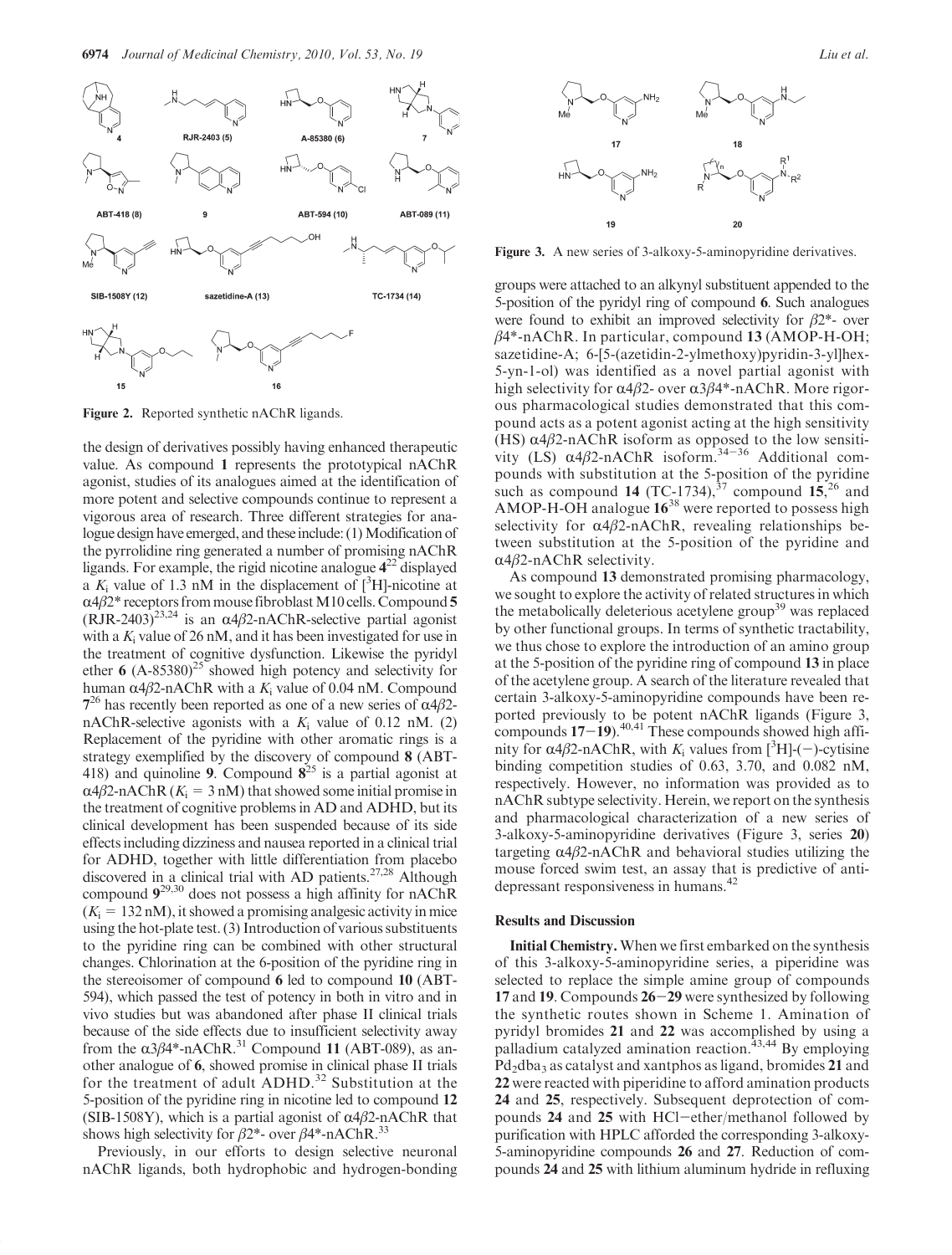THF afford the N-methylated compounds, which were treated with HCl and sequentially purified by HPLC to provide the final compounds 28 and 29. All compounds were transformed to their HCl salts.

In Vitro Characterization and Radioligand Binding Studies. These four compounds  $26-29$  were subjected to  $[3H]$ -epibatidine binding competition assays, and their  $K_i$  values obtained at seven rat nAChR subtypes are presented in Table 1. The LogBB values were also calculated for each compound as presented in Table 1. Based upon these values the compounds are predicted to enter the brain.<sup>45,46</sup> All compounds exhibited high affinity for rat, heterologously expressed α4β2- or native α4β2\*-nAChR with  $K_i$  values in the nanomolar range. There was as much as a 5- to 10-fold difference in  $K_i$  values for ligand inhibition of radioligand binding to  $α4β2$ - as opposed to  $α4β2$ <sup>\*</sup>-nAChR, and this could reflect contributions of additional subunits in the native receptor population of rat forebrain not found in cells heterologously expressing just  $\alpha$ 4 and  $\beta$ 2 subunits in isolation. These compounds also displayed much higher selectivity for  $β2^*$ - over the corresponding  $β4^*$ -nAChR and for α2β2- or  $α4β2$ - over  $α3β2$ -nAChR. These findings suggest that compounds 26-29 are potent and highly selective for  $\alpha$ 4β2- over  $\alpha$ 3 $\beta$ 4-nAChR. In order to evaluate the influence of the ring size of the azacycle in the alkoxyl part of the 3-alkoxy-5-aminopyridine-based analogues on binding affinity, we compared the  $K_i$  values between the five-membered and the four-membered analogues (26 vs 27 and 28 vs 29).

#### Scheme  $1^a$



<sup>a</sup>Reagents and conditions: (a)  $Pd_2dba_3$ , xantphos, t-BuONa, toluene, 100 °C 4 h; (b) HCl-ether/methanol; (c) (1) LiAlH<sub>4</sub>, THF, reflux; (2) HCl-ether/methanol.

Compounds 26 and 27 exhibited comparable binding affinities, whereas compound 29 had a  $5-10$ -fold lower affinity than compound 28 at  $\alpha$ 4 $\beta$ 2-nAChR. This result suggests that ring size of the ether linked azacycle in these 3-alkoxy-5 aminopyridine-based analogues has some impact on affinity. However, this structural modification is not significant. The presence of the N-methyl group as in 29 does reduce binding affinity relative to 27, suggesting the N-methyl azetidinyl group is not preferred in this series. Furthermore, taking into consideration the economy and stability of these two building blocks (pyrrolidinyl and azetidinyl), only 5-(pyrrolidin-2 ylmethoxy)pyridin-3-ylamine analogues were synthesized in the further rounds of our structure-activity relationship (SAR) studies, thus eliminating the somewhat more labile azetidinyl analogues.

#### Scheme  $2^a$



<sup>a</sup>Reagents and conditions: (a)  $Pd_2dba_3$ , xantphos, t-BuONa, or  $t$ -BuOK, toluene, 100 °C, 4 h or MW 130 °C, 0.5 h (for compound 43, CuI, K<sub>3</sub>PO<sub>4</sub>, N,N'-dimethylethylenediamine, toluene, MW 130 °C, 40 min); (b) HCl-ether/methanol.

Table 1. Binding Affinities of Compounds 26-29 at Seven Rat nAChR Subtypes



|       | $K_i$ (nM) <sup>a</sup> |                      |                      |                      |                      |                                   |                      |                    |  |
|-------|-------------------------|----------------------|----------------------|----------------------|----------------------|-----------------------------------|----------------------|--------------------|--|
| compd | $\alpha$ 2 $\beta$ 2    | $\alpha$ 2 $\beta$ 4 | $\alpha$ 3 $\beta$ 2 | $\alpha$ 3 $\beta$ 4 | $\alpha$ 4 $\beta$ 2 | $\alpha$ 4 $\beta$ 2 <sup>*</sup> | $\alpha$ 4 $\beta$ 4 | $\mathtt{LogBB}^d$ |  |
| 26    | $38.3 \pm 3.0$          | >10000               | $957 \pm 252$        | >10000               | $23.3 \pm 6.0$       | $194 \pm 50$                      | $5670^e$             | 0.24               |  |
| 27    | $16.2 \pm 1.0$          | $2500^e$             | $171 + 74$           | >10000               | $13.1 \pm 1.6$       | $60.2 \pm 12.0$                   | 1230 <sup>e</sup>    | 0.04               |  |
| 28    | $81.9 \pm 10.0$         | >10000               | $2840^e$             | >10000               | $28.2 \pm 5.0$       | $293 + 63$                        | $5790^e$             | 0.08               |  |
| 29    | $250 \pm 42$            | >10000               | $5700^e$             | >10000               | $141 \pm 31$         | $838 + 195$                       | >10,000              | 0.12               |  |
|       | 5.5                     | 70                   | 29                   | 260                  | 4.9                  | 9.8                               | 23                   | 0.03               |  |

<sup>a</sup> See Experimental Section.  $b \alpha 4\beta 2^*$ , prepared from rat forebrain, see Experimental Section for details. <sup>c</sup> The binding data for nicotine are from the PDSP Assay Protocol Book.  ${}^{d}$ LogBB was calculated using the following equation:  $-0.0148PSA + 0.152CLogP + 0.139$ .  ${}^{e}$  SEM values are not provided for  $K_i$  values  $>1000$  nM.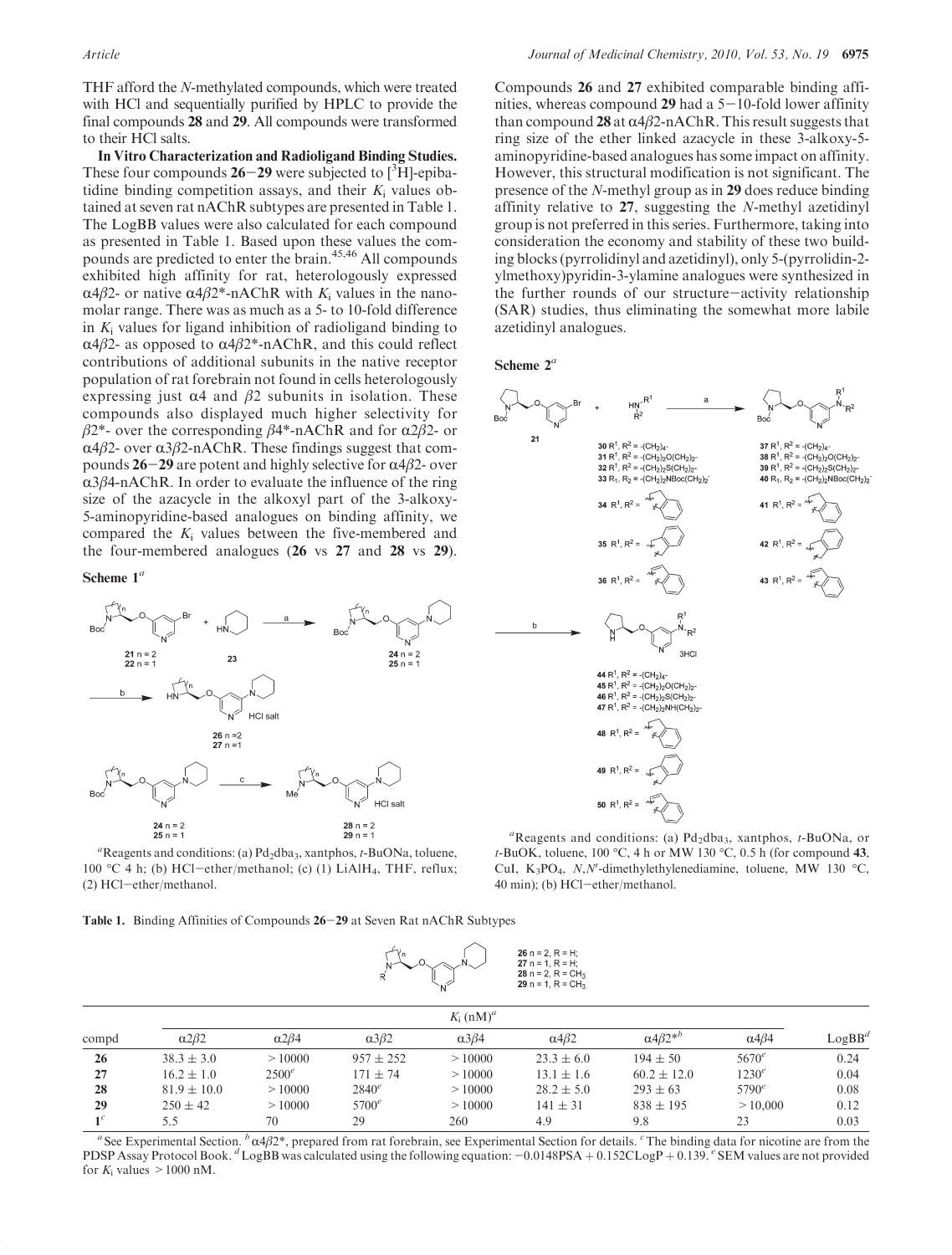Second Round of SAR Studies. Further modifications to compound 26 were carried out. To investigate the role of different aliphatic rings on binding affinity, a group of cyclic amine compounds 44-50 was prepared by employing the same methodology as that used in Scheme 1 (Scheme 2), except for compound 43, whose precursor was obtained from Cu (I) catalyzed amination by employing CuI as catalyst and  $N, N'$ -dimethylethylenediamine as ligand. Subsequently, a group of acyclic amine compounds 63-68 was also prepared

#### Scheme  $3<sup>a</sup>$



<sup>a</sup>Reagents and conditions: (a)  $Pd_2dba_3$ , xantphos, t-BuONa, or t-BuOK, toluene, 100 °C, 4 h or MW 130 °C, 0.5 h; (b) HCl-ether/ methanol.

Table 2. Binding Affinities of Variously Substituted Amine Analogues at Seven Rat nAChR Subtypes



|                | $K_i$ (nM) <sup>a</sup> |                      |                   |                      |                      |                                   |                      |           |  |
|----------------|-------------------------|----------------------|-------------------|----------------------|----------------------|-----------------------------------|----------------------|-----------|--|
| compd          | $\alpha$ 2 $\beta$ 2    | $\alpha$ 2 $\beta$ 4 | $\alpha 3\beta 2$ | $\alpha$ 3 $\beta$ 4 | $\alpha$ 4 $\beta$ 2 | $\alpha$ 4 $\beta$ 2 <sup>*</sup> | $\alpha$ 4 $\beta$ 4 | $LogBB^c$ |  |
| 26             | $38.3 \pm 3.0$          | >10000               | $957 + 252$       | >10000               | $23.3 \pm 6.0$       | $194 \pm 50$                      | $5670^e$             | 0.24      |  |
| 44             | $445 \pm 98$            | >10000               | $4170^e$          | >10000               | $297 \pm 110$        | $1570^e$                          | $1680^e$             | $-0.09$   |  |
| 45             | $126 \pm 22$            | >10000               | $8070^e$          | >10000               | $54.3 \pm 9.0$       | $426 + 45$                        | 8630 <sup>e</sup>    | $-0.35$   |  |
| 46             | $61.8 \pm 14.0$         | >10000               | $2130^e$          | >10000               | $27.7 \pm 2.0$       | $213 \pm 32$                      | $4110^e$             | $-0.09$   |  |
| 47             | $69.7 \pm 7.0$          | $8870^{e}$           | $166 \pm 33$      | >10000               | $39.2 \pm 5.0$       | $104 \pm 24$                      | $7080^e$             | $-0.40$   |  |
| 48             | $57.9 \pm 14.8$         | $349 \pm 47$         | $3220^e$          | $6270^e$             | $13.3 \pm 2.0$       | $366 \pm 69$                      | $225 \pm 36$         | 0.20      |  |
| 49             | $158 \pm 47$            | >10000               | $812 \pm 142$     | >10000               | $50.9 \pm 5.0$       | $509 \pm 124$                     | $3960^e$             | 0.01      |  |
| 50             | $6.5 \pm 1.0$           | $104 \pm 30$         | $208 \pm 32$      | $793 \pm 195$        | $2.4 \pm 0.3$        | $55.3 \pm 7.0$                    | $70.6 \pm 17.0$      | 0.18      |  |
| 63             | $20.5 \pm 2.5$          | $4160^e$             | $383 \pm 55$      | >10000               | $18.8 \pm 3.0$       | $100 \pm 12$                      | $1790^e$             | $-0.03$   |  |
| 64             | $1.7 \pm 0.3$           | $559 \pm 165$        | $40.6 \pm 4.0$    | $5640^{e}$           | $1.2 \pm 0.3$        | $1.4 \pm 0.1$                     | $16.9 \pm 3.0$       | 0.03      |  |
| 65             | $12.5 \pm 2.0$          | $937 \pm 138$        | $150 \pm 25$      | >10000               | $13.2 \pm 1.0$       | $63.4 \pm 9.0$                    | $503 \pm 114$        | $-0.05$   |  |
| 66             | $357 \pm 64$            | $1970^e$             | $1290^e$          | >10000               | $190 \pm 49$         | $1150^e$                          | $108 \pm 25$         | 0.05      |  |
| 67             | $124 \pm 38$            | $631 \pm 77$         | $953 \pm 192$     | $9520^e$             | $59.3 \pm 10.0$      | $374 \pm 51$                      | $378 \pm 161$        | 0.24      |  |
| 68             | $133 \pm 15$            | $3400^e$             | $628 \pm 240$     | >10000               | $48.8 \pm 10.0$      | $380 \pm 50$                      | $192 \pm 36$         | 0.16      |  |
| 1 <sup>d</sup> | 5.5                     | 70                   | 29                | 260                  | 4.9                  | 9.8                               | 23                   | 0.03      |  |

<sup>a</sup> See Experimental Section; abbreviations: *n*-Bu, *n*-butyl; Ph, Phenyl; Bn,Benzyl; Et, Ethyl.  $\frac{h}{\alpha}4\beta2^*$ , prepared from rat forebrain; see Experimental Section for details. CLogBB was calculated using the following equation:  $-0.0148PSA + 0.152CLopP + 0.139$ . The binding data for nicotine are from the PDSP Assay Protocol Book.  $\epsilon$  SEM values were not provided for  $K_i$  values  $>1000$  nM.

(Scheme 3). The use of microwave irradiation $47$  was found valuable in facilitating these amination reactions.

Follow-up In Vitro Characterization, Radioligand Binding Studies, and SAR Analysis. The cyclic and acyclic amine compounds 44-50 and 63-68 also were subjected to in vitro binding studies, and their  $K_i$  values at the seven rat nAChR subtypes are listed in Table 2. All tested compounds also exhibit high selectivity for  $\beta$ 2\*- over the corresponding  $β4*-nAChR$  subtypes and high selectivity for α2β2- or  $\alpha$ 4β2- over  $\alpha$ 3β2-nAChR. Compounds 44-50 and 63-68 have  $K_i$  values for  $\alpha$ 4β2-nAChR in the nanomolar range, although there again was as much as a 7-fold difference in  $K_i$ values at α4β2- as opposed to  $α4β2*-nAChR$  for the most of ligands. Compared to the piperidine analogue 26, introduction of a pyrrolidine ring as in compound 44 resulted in lowered ligand-binding affinity. Other six-membered ring compounds  $45-47$  were found to have similar  $K_i$  value as the piperidine analogue 26, suggesting the substituent at the 4-position of the six-membered ring is not a crucial factor. Attaching a phenyl ring (48 and 49) resulted in about a 5- to 10-fold increase in binding affinity when compared with the pyrrolidine compound 44. These two bicyclic compounds 48 and 49 showed similar binding capability for nAChR as monocyclic compounds 45-47. Indole compound 50 exhibited the best K<sub>i</sub> for  $\alpha$ 4β2-nAChR (K<sub>i</sub> = 2.4 nM) in this series of cyclic ligands, and it also displayed higher affinity for other nAChR subtypes, including  $\alpha$ 3 $\beta$ 4-nAChR, than other cyclic ligands, suggesting that the introduction of an aryl group to the 5-position of the pyridine would increase affinity for all nAChR subtypes in the cyclic amine series. Secondary amines  $63-65$  were found to have lower  $K_i$  values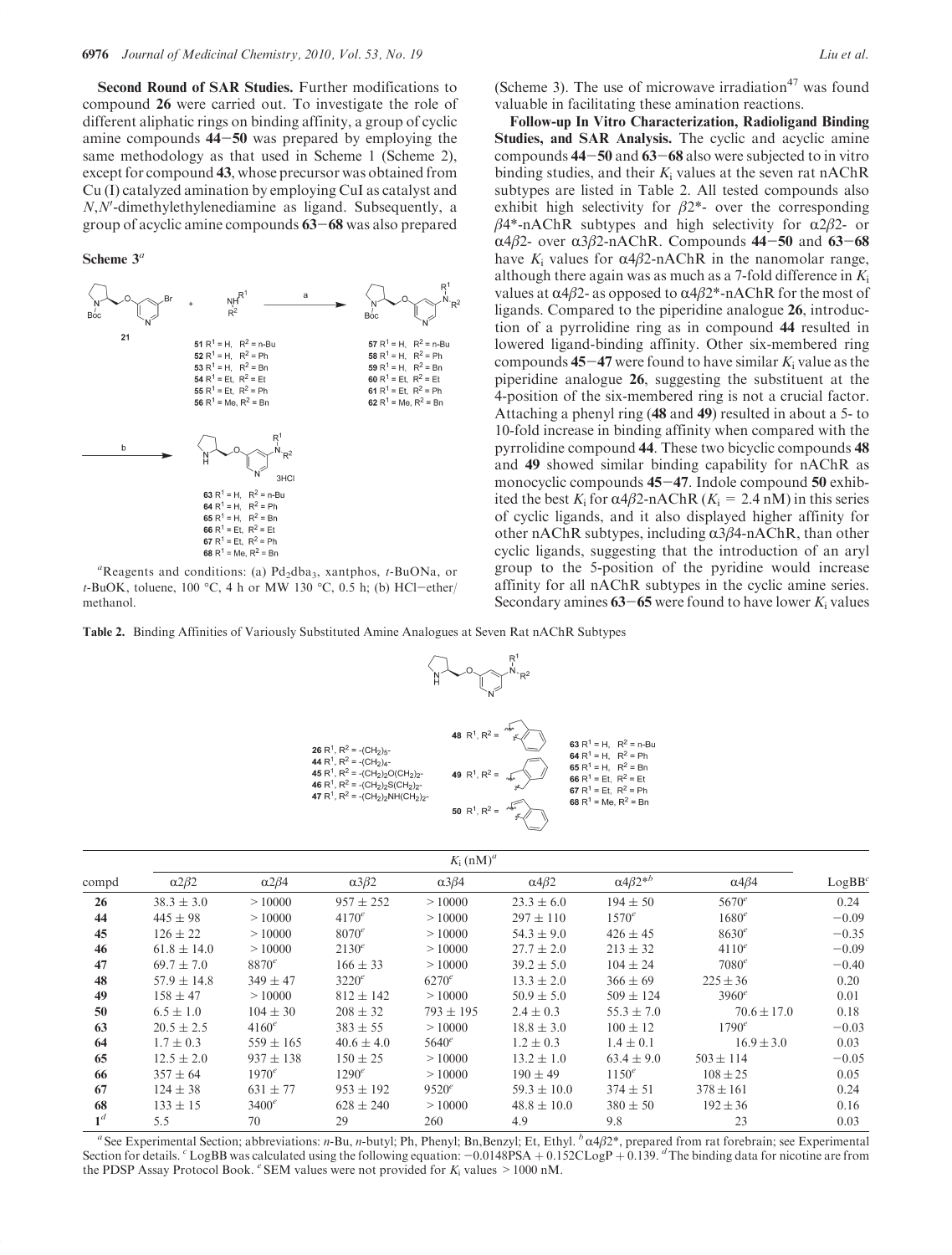Table 3. Sensitivities and Efficacies of Ligand Agonism and Inactivation of Human  $\alpha$ 4 $\beta$ 2-nAChR<sup>a</sup>

|              |                |                           |                           |                                                                                   |                           | `N´               |                          |                   |                              |
|--------------|----------------|---------------------------|---------------------------|-----------------------------------------------------------------------------------|---------------------------|-------------------|--------------------------|-------------------|------------------------------|
|              |                | $\,$ R                    | $\mathbf{R}^1$            | $\mathbb{R}^2$                                                                    |                           | Agonism           | Inactivation             | $K_i$ (nM)        |                              |
| compd        | $\mathbf{n}$   |                           |                           |                                                                                   | $EC_{50}(\mu M)$          | efficacy $(\%)^b$ | $IC_{50}(\mu M)$         | efficacy $(\%)^b$ | $\overline{\alpha 4\beta 2}$ |
| 26           | $\sqrt{2}$     | $\boldsymbol{\mathrm{H}}$ |                           | $\leqslant \frac{1}{\kappa}$                                                      | NA                        | $\overline{0}$    | 19.9                     | 100               | 23.3                         |
| 27           | $\mathbf{1}$   | $\mathbf H$               |                           |                                                                                   | 1.14                      | 9.7               | 0.47                     | 80.6              | 13.1                         |
| 28           | $\overline{2}$ | CH <sub>3</sub>           |                           |                                                                                   | $\rm NA$                  | $\boldsymbol{0}$  | 3.82                     | 97.7              | 28.2                         |
| 29           | $\mathbf{1}$   | CH <sub>3</sub>           |                           | m                                                                                 | $\rm NA$                  | $\boldsymbol{0}$  | 14.1                     | 100               | 141.0                        |
| 44           | $\sqrt{2}$     | $\boldsymbol{\mathrm{H}}$ |                           | $\begin{matrix} \mathcal{M}_{\mathrm{c}} \ \mathcal{M}_{\mathrm{c}} \end{matrix}$ | 1.56                      | 5.6               | 6.46                     | 100               | 297.0                        |
| 45           | $\sqrt{2}$     | $\rm H$                   |                           |                                                                                   | $\rm NA$                  | $\boldsymbol{0}$  | $21\,$                   | 100               | 54.3                         |
| 46           | $\sqrt{2}$     | $\rm H$                   |                           |                                                                                   | 0.40                      | $\overline{4}$    | 0.64                     | 74                | 27.7                         |
| 47           | $\sqrt{2}$     | $\rm H$                   |                           |                                                                                   | NA                        | $\boldsymbol{0}$  | >100                     | 100               | 39.2                         |
| 48           | $\sqrt{2}$     | $\rm H$                   |                           |                                                                                   | $\rm NA$                  | $\boldsymbol{0}$  | 3.9                      | 100               | 13.3                         |
| 49           | $\sqrt{2}$     | $\rm H$                   |                           |                                                                                   | NA                        | $\boldsymbol{0}$  | >100                     | 100               | 50.9                         |
| 50           | $\sqrt{2}$     | $\boldsymbol{\mathrm{H}}$ |                           |                                                                                   | $\rm NA$                  | $\boldsymbol{0}$  | 0.78                     | 85                | 2.4                          |
| 63           | $\sqrt{2}$     | $\rm H$                   | $\boldsymbol{\mathrm{H}}$ | $n$ -Bu                                                                           | 0.46                      | 5.5               | 0.25                     | 75.5              | 18.8                         |
| 64           | $\overline{2}$ | H                         | H                         | ${\rm Ph}$                                                                        | 0.010, .1.98 <sup>c</sup> | 23                | 0.058                    | 85.2              | 1.2                          |
| 65           | $\mathbf{2}$   | Н                         | H                         | Bn                                                                                | $0.22, 12.6^c$            | 37.0              | 0.091, 3.13 <sup>c</sup> | 83.3              | 13.2                         |
| 66           | $\sqrt{2}$     | H                         | $\mathop{\text{Et}}$      | Et                                                                                | $\rm NA$                  | $\boldsymbol{0}$  | 16.3                     | 100               | 190                          |
| 67           | $\mathbf{2}$   | Η                         | Et                        | Ph                                                                                | 1.22                      | 3.7               | 2.34                     | 98.8              | 59.3                         |
| 68           | $\sqrt{2}$     | H                         | CH <sub>3</sub>           | Bn                                                                                | 0.76                      | 3.6               | 1.24                     | 85.5              | 48.8                         |
| $\mathbf{1}$ |                |                           |                           |                                                                                   | 0.3                       | 88                | 0.43                     | 93                | 4.9                          |

 $\begin{picture}(180,10) \put(0,0){\line(1,0){15}} \put(15,0){\line(1,0){15}} \put(15,0){\line(1,0){15}} \put(15,0){\line(1,0){15}} \put(15,0){\line(1,0){15}} \put(15,0){\line(1,0){15}} \put(15,0){\line(1,0){15}} \put(15,0){\line(1,0){15}} \put(15,0){\line(1,0){15}} \put(15,0){\line(1,0){15}} \put(15,0){\line(1,0){15}} \put(15,0){\line($ 

<sup>a</sup> See Experiment Section for details. The term "inactivation" is used because compounds may be acting to desensitize receptors or as competitive or noncompetitive antagonists, and further work is needed to make such a distinction. SEM values were determined for each parameter and, although not presented here, typically are less than 3% and frequently less than 1% of the maximal carbamylcholine response for efficacy measures for ligands potent enough to reach maximal efficacy at 10  $\mu$ M. SEM values for EC<sub>50</sub> and IC<sub>50</sub> values were no more than a factor of 2. See the legend to Table 2 for abbreviations. <sup>b</sup>For compounds that were not potent enough to cause maximal inhibition at the highest concentration tested, 10  $\mu$ M, inactivation efficacy was fixed at 100% to allow  $IC_{50}$  values to be fit during graphical analysis. For compound 64, the efficacy was fixed at 23% to optimize the regression analysis of the low sensitivity  $\alpha$ 4β2-nAChR phase of the agonism concentration–response curve. The smaller number indicated is the agonist  $EC_{50}$  or inactivation  $IC_{50}$  value for compound interaction with the high sensitivity  $\alpha$ 4β2-nAChR isoform, and the larger number is the value for compound interaction with the low sensitivity isoform.

at  $\alpha$ 4 $\beta$ 2-nAChR than tertiary amines 66-68, suggesting that steric effects might play a role in this series. This conclusion also could be reached by comparing different substituted analogues in the same amine category such as secondary amines 63-65. Thus, it is not surprising that compound 64, featuring the smallest phenylamino moiety, displayed the most potent binding affinity at each nAChR subtype, especially at the  $\alpha$ 4β2- and  $\alpha$ 4β2\*-nAChR.

In Vitro Characterization, Functional Assays. Compounds were assayed for their intrinsic activity as agonists across several, human nAChR subtypes. However, the pharmacological end point for a nAChR exposed to a chronically administered nAChR agonist or partial agonist is likely to be functional inactivation or desensitization. Thus, compounds also were assayed for their ability to inactivate functional responses of nAChR to a full agonist after cells expressing receptors had been exposed to test compounds for 10 min. Compounds were first tested using SH-EP1-h $\alpha$ 4 $\beta$ 2 cells stably expressing human  $α4β2$ -nAChR assembled from loose subunits (Table 3). For compounds having  $IC_{50}$  values  $\leq 600 \text{ nM}$ for functional inactivation of  $α4β2$ -nAChR, they also were tested using SH-SY5Y and TE671/RD cells for activity at human  $\alpha$ 3β4\*- and  $\alpha$ 1β1δγ-nAChR, respectively. All compounds were highly selective for  $α4β2$ -nAChR, having little or no activity at  $\alpha$ 3β4<sup>\*</sup>- or  $\alpha$ 1β1δγ-nAChR at the highest concentrations tested. Note that only compounds 64 and 65 had  $>10\%$  aggregate efficacy when acting as agonists at human  $α4β2$ -nAChR. Only 64 had any appreciable agonist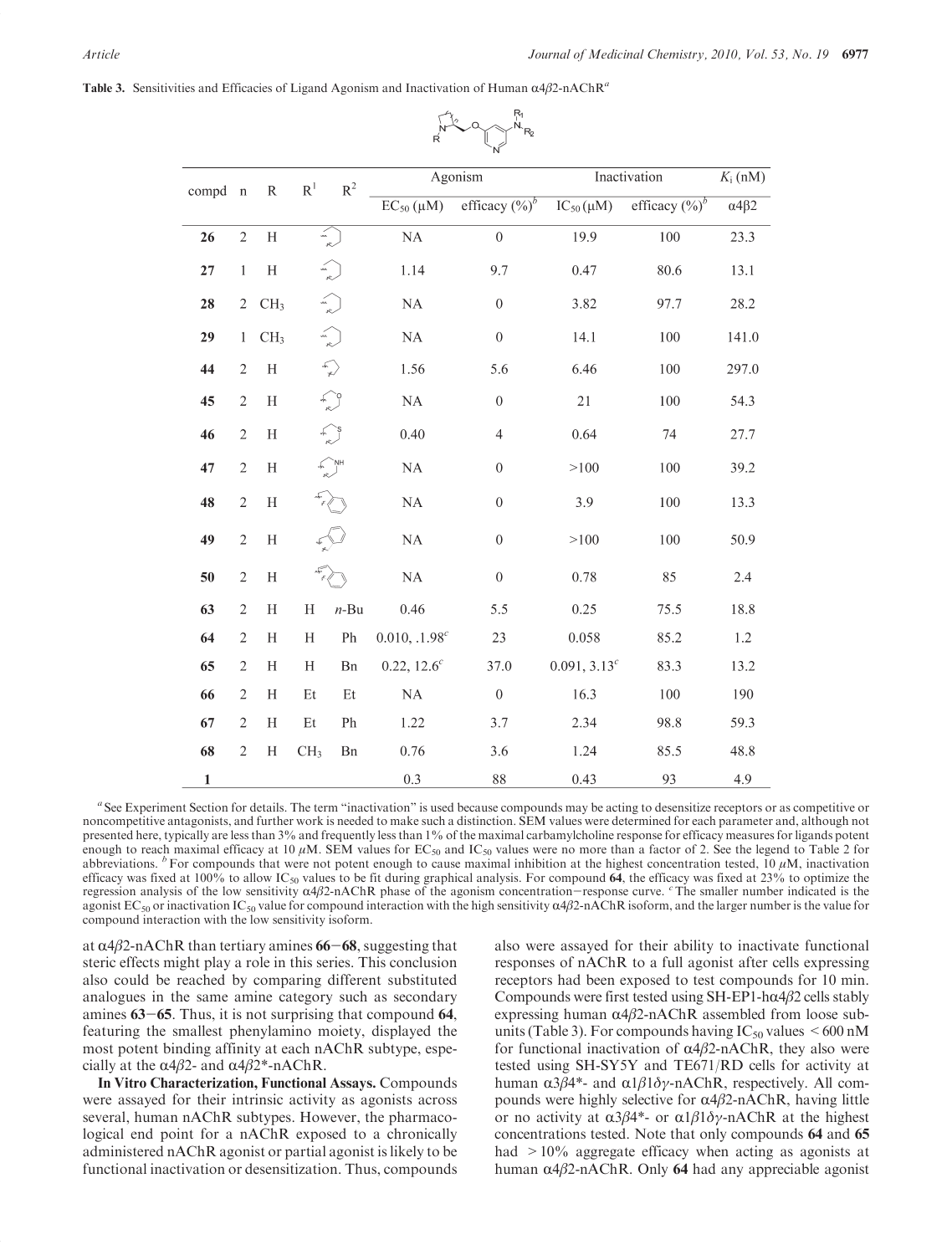Table 4. Sensitivities and Efficacies of Ligand Agonism and Inactivation at  $\alpha 4\beta 2^a$ ,  $\alpha 1\beta 1\delta\gamma$ , and  $\alpha 3\beta 4^b$  nAChR for Compound 64



|                                              | agonism $(\alpha 4\beta 2)$          |                                           | agonism $(\alpha 1\beta 1\delta \gamma)$       | agonism $(\alpha 3\beta 4)$          |                    |  |
|----------------------------------------------|--------------------------------------|-------------------------------------------|------------------------------------------------|--------------------------------------|--------------------|--|
| efficacy<br>$EC_{50}$<br>$(\mu M)$<br>$(\%)$ |                                      | efficacy<br>$EC_{50}$<br>$(\mu M)$<br>(%) |                                                | $EC_{50}$<br>$(\mu M)$               | efficacy<br>$(\%)$ |  |
| $0.010, 1.98^a$                              | 23                                   | NA                                        | $\Omega$                                       | 1.35                                 | 29.7               |  |
|                                              | inactivation ( $\alpha$ 4 $\beta$ 2) |                                           | inactivation $(\alpha 1\beta 1 \delta \gamma)$ | inactivation ( $\alpha$ 3 $\beta$ 4) |                    |  |
| $IC_{50}$<br>$(\mu M)^c$                     | efficacy<br>(%)                      | $IC_{50}$<br>$(\mu M)$                    | efficacy<br>$(\%)$                             | $IC_{50}$<br>$(\mu M)$               | efficacy<br>$(\%)$ |  |
| 0.058                                        | 852                                  | 9.48                                      | 100                                            | 2.04                                 | 100                |  |

See the legend to Table 3 for details.  $b$  See Experimental Section for details about  $\alpha 1\beta \gamma \delta$ - and  $\alpha 3\beta 4$ -nAChR. <sup>c</sup>The SEM for the  $\alpha 4\beta 2$ nAChR ic50 value is 0.13 (log molar) or  $\times$  / $\div$  0.74 and the SEM of the inactivation efficacy is 4.5%. At  $n = 5$  for  $\alpha$ 4 $\beta$ 2, both of these SEMs are  $2-3$  fold larger than is typical for the assay due to the shallowness of the Hill slope and because the highest dose tested may be just short of maximal inactivation efficacy (see Figure 4).

activity at  $\alpha$ 3 $\beta$ 4\*-nAChR (Table 4), and it was unique among this series of compounds in being a self-inhibiting agonist<sup>48,49</sup> at this receptor subtype (Figure 4). The biphasic agonist response seen for 64 at  $α4β2$ -nAChR is due to the expression of two isoforms operationally defined based on their sensitivities to nicotine or acetylcholine as agonists and presumed to have the subunit stoichiometries indicated as HS  $(\alpha 4)_{2}(\beta 2)_{3}$ nAChR and LS  $(\alpha 4)_{3}(\beta 2)_{2}$ -nAChR.<sup>34-36</sup> The two phases are well-defined for 64 when acting acutely as an agonist, having  $EC_{50}$  values of 10 nM and 1.98  $\mu$ M, respectively, for actions at HS and LS  $\alpha$ 4 $\beta$ 2-nAChR, respectively. However, as a functional inactivator, 64 is insufficiently selective to calculate individual IC<sub>50</sub> values for HS and LS  $\alpha$ 4 $\beta$ 2-nAChR. For this reason, although the shallow Hill slope suggests actions at more than one  $\alpha$ 4β2-nAChR isoform, the 58 nM inactivation IC<sub>50</sub> reported in Table 3 is slightly misleading and lies between the actual  $IC_{50}$  values for compound-mediated inactivation of HS and LS  $\alpha$ 4 $\beta$ 2-nAChR isoforms. Compounds (27, 44, 46, **63, 67, and 68)** showed little efficacy as agonists  $($  <  $10\%$ ). Although compounds 26, 28, 29, 45, 47-50, and 66 did not exhibit agonist activity, they might act as desensitizers or competitive/noncompetitive antagonists.

Comparisons between ligand binding and functional interactions with nAChR are somewhat more challenging, even accounting for possible, but unlikely to be major, differences across rat vs human nAChR of the same subunit composition. Binding affinity for ligand interactions with rat  $α4β2-nAChR$  does have a generally positive correlation with functional potency of ligands acting at human  $\alpha$ 4 $\beta$ 2nAChR. However, functional inactivation  $IC_{50}$  values for actions at human  $\alpha$ 4 $\beta$ 2-nAChR can vary as much as 50-fold for ligands that have nearly identical  $K_i$  values at rat  $\alpha$ 4 $\beta$ 2nAChR (Figure 5), and compounds such as 46 and 50 can have greater than a 10-fold difference in binding affinity at rat  $\alpha$ 4β2-nAChR, yet functionally, they have nearly identical EC<sub>50</sub> or IC<sub>50</sub> values at human α4β2-nAChR. Nevertheless, functional inactivation could be due to compound action as a desensitizing agent, as a noncompetitive antagonist (even if there is competition for agonist binding), and/or as a competitive antagonist. Inactivation  $IC_{50}$  values might be expected to be lower than  $EC_{50}$  values if the compound acted as a desensitizing agent, but the data show that this is not **Compound 64** 



Figure 4. Functional assays show compound 64 to be potent and selective for  $\alpha$ 4 $\beta$ 2-nAChR. Specific <sup>86</sup>Rb<sup>+</sup> efflux (ordinate; percentage of control + SEM) was determined for human  $α4β2-nAChR$ (O),  $\alpha$ 3β4\*-nAChR ( $\triangle$ ), or  $\alpha$ 1β1δγ-nAChR ( $\diamond$ ) naturally or heterologously expressed by SH-EP1-h  $\alpha$ 4 $\beta$ 2, SH-SY5Y, or TE671/ RD cells, respectively. The upper panel shows responses to an initial, 10 min exposure to the compound at the indicated concentrations (abscissa, log molar concentration) revealing any intrinsic activity of the compound as an agonist. The lower panel shows responses to an EC90 concentration of carbamylcholine in cells after the initial 10 min preincubation period and in the continuing presence of compound 64. Results are normalized to responses to a fully efficacious concentration of carbamylcholine (see the Experimental Section for details). Micromolar agonist  $EC_{50}$  values and inactivation  $IC_{50}$  values are provided in Table 4, as are agonist and inactivation efficacies (normalized to those for a full agonist or antagonist, respectively). SEM values were determined for each parameter and, although not presented here, typically are less than 3% and frequently less than 1% of the maximal carbamylcholine response for efficacy measures and no more than a factor of 2 for molar  $EC_{50}$  or  $IC_{50}$  values. The biphasic profile for compound 64 acting as an agonist at  $α4β2-nAChR$  (upper panel, O) and the shallow Hill slope for its inactivation of receptor function (lower panel, O) are indicative of activity at both HS and LS  $\alpha$ 4 $\beta$ 2nAChR.

necessarily the case. Perhaps these findings indicate that some ligands act principally as antagonists, consistent with their low or absent intrinsic activities in tests for agonism, whereas others that have some agonist activity also engage in desensitization. Further complicating these comparisons are sometimes large differences in  $K_i$  values for heterologously expressed, rat  $α4β2-nAChR$  and for native  $α4β2*-nAChR$ from rat forebrain that may contain other subunits. In addition, the fact that  $\alpha$ 4 $\beta$ 2-nAChR can exist as two different structural isoforms with different agonist sensitivities also complicates data interpretation, especially when ligand functional interactions with the two isoforms cannot be clearly delineated.

Interestingly, compounds 64 and 65 have the highest agonist potencies and efficacies and, like compound 13, show significant agonist activity. Nevertheless, compounds 64 and 65 differ from 13, which seems to have agonist activity exclusively at human HS  $\alpha$ 4β2-nAChR only, in that they have concentration-isotopic ion flux response curves that suggest activation of both HS and LS  $\alpha$ 4 $\beta$ 2-nAChR. As can best be assessed, inactivation  $IC_{50}$  values are lower than agonist  $EC_{50}$  values for these ligands, consistent with their longer-term actions as desensitizing agents. Compound 64 has about 10-fold lower  $EC_{50}$ ,  $IC_{50}$ , or  $K_i$  values than compound 65, suggesting that steric effects play an important role in this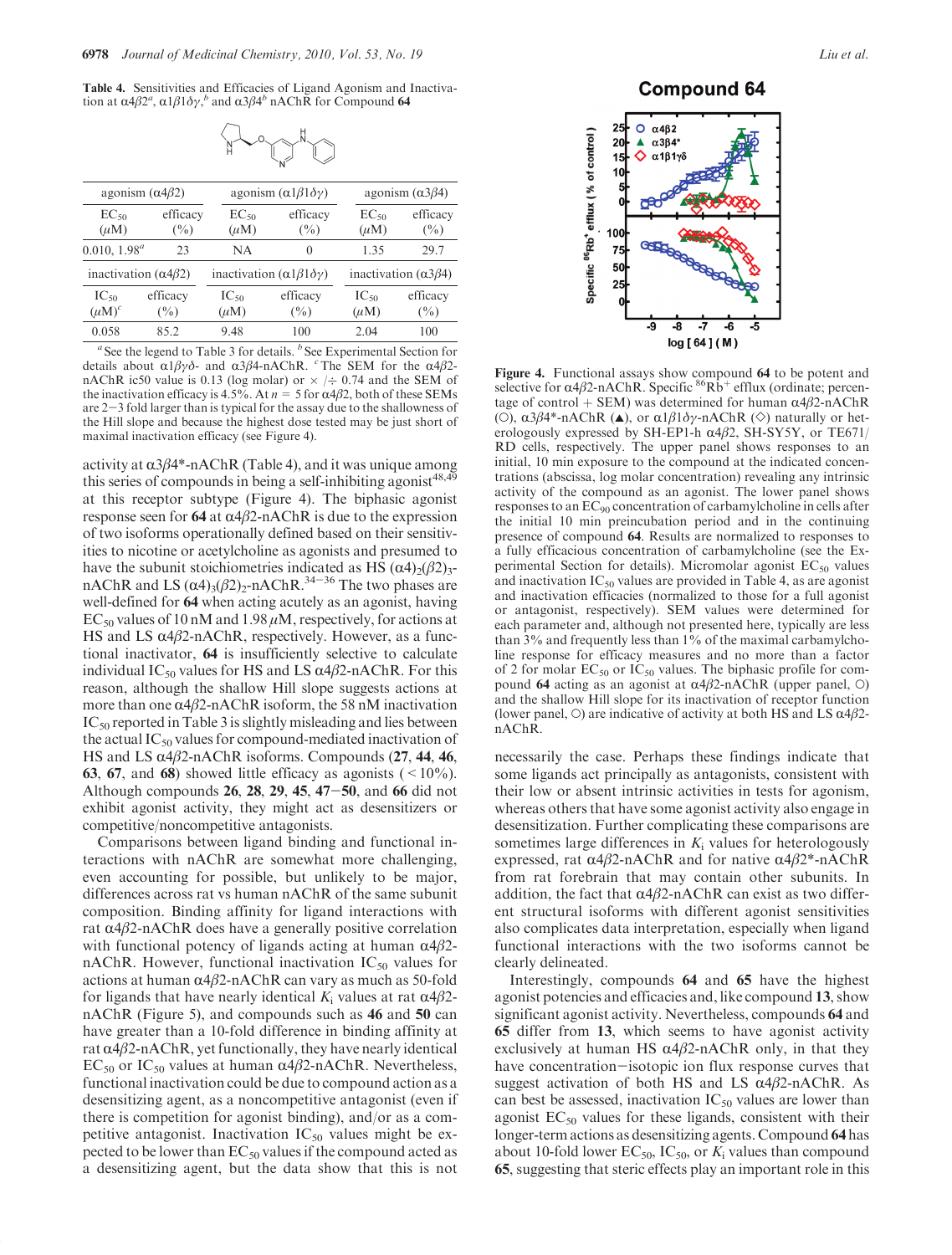

Figure 5. Relationships between ligand competition for radioligand binding and functional activities for tested compounds. Mean agonist pEC<sub>50</sub> values (O) and inactivation pIC<sub>50</sub> values ( $\blacklozenge$ ) for actions at functional, human  $\alpha$ 4β2-nAChR heterologously expressed by SH-EP1-h $\alpha$ 4 $\beta$ 2 cells are plotted (ordinate; potency increases down-to-up) vs corresponding radioligand binding inhibition  $pK_i$  values for drug interactions with heterologously expressed, rat  $\alpha$ 4 $\beta$ 2-nAChR (abscissa, binding affinity increases left-to-right) for compounds tested including, for special reference, compounds 46, 50, and 64. The data show reasonably good, but not perfect, agreement in rank order potency across ligand binding and functional dimensions but also indicate that radioligand binding assays have a limited ability to predict functional potency.



Figure 6. Compound 64 reduced immobility in the forced swim test in mice at the high (30 mg/kg) but not lower (3 and 10 mg/kg) doses. The selective serotonin reuptake inhibitor, sertraline, produced the expected decrease in immobility. (\*  $p \leq 0.05$  vs vehicle, Newman Keuls post hoc test; intraperitoneal.  $n = 10$ /group).

series of compounds. These ligands thus seem to belong to the same class of compounds and could be useful as research tools based on their different apparent potencies at functional  $\alpha$ 4 $\beta$ 2-nAChR isoforms.

Overall, the current observations underscore the necessity of performing functional assays before advancing a potential new chemical entity down the drug discovery pipeline. Binding assay results can illuminate mechanisms involved in interactions with receptors, but functional effects must be defined and must exist if a ligand is to have hope of altering physiological processes mediated by the target. With an understanding of the effects compounds have on their targets, behavioral studies can be properly interpreted and used both to inform subsequent drug design and the decision to advance or halt drug development.

Behavioral Characterization, Mouse Forced Swim Test. Antidepressant efficacy was assessed with the mouse forced swim test, an assay in which mice are placed into a beaker of water and the time the mouse spends passively floating in the water (immobility) is recorded. Most traditional antidepressants decrease the amount of time the mouse spends immobile.<sup>42</sup> Mice were administered most potent compound 64 (3, 10, or 30 mg/kg) or the selective serotonin reuptake inhibitor antidepressant, sertraline, as a positive control (10 mg/kg). Drug administration produced a reduction in immobility  $(F(4, 44) = 21.3, p < 0.0001)$ . Post hoc tests showed that 64 reduced immobility at the high dose (30 mg/ kg), suggestive of an antidepressant like effect. The two lower doses of that compound (3 and 10 mg/kg), however, were inactive. Sertraline produced the expected decrease in immobility (Figure 6).

#### **Conclusion**

In this study, a new series of 3-alkoxy-5-aminopyridine compounds have been designed and synthesized, and some of these were shown to bind with high affinity to  $\alpha$ 4 $\beta$ 2-nAChR. All of the compounds possess  $K_i$  values based on radioligand binding assays in the nanomolar range at the rat  $\alpha$ 4β2nAChR and high selectivity for rat  $\alpha$ 4β2- over  $\alpha$ 3β4-nAChR. Further structure-activity analyses suggested that: (1) The steric effect of the substituent group on the 5-position of the pyridine ring is a crucial factor for both ligand affinity and agonism. The secondary amines, such as the phenyl analogue 64 and the benzyl compound 65, are more potent and selective than the tertiary amines including the cyclic amines. These results thus imply that less bulky groups are preferred. (2) Regarding the azacycle linked to the pyridine ring through the methyleneoxy group, the N-methyl compounds (28 and 29) show lower activity in both binding and functional studies than their  $N-H$  analogues (26 and 27), and the unsubstituted azetidine analogue shows better affinity and higher agonism compared to the unsubstituted pyrrolidine ring analogue. (3) An aryl group on the 5-position of the pyridine ring results in high binding affinity but low efficacy as an  $\alpha$ 4β2-nAChR agonist (e.g., see indole compound 50). The most potent compound 64, with a phenylamino moiety, exhibits low  $K_i$ values of 1.2 and 1.4 nM for binding to rat, heterologously expressed  $α4β2$ - and native, rat forebrain  $α4β2$ <sup>\*</sup>-nAChR, respectively. The  $86Rb^+$  efflux studies reveal that most compounds had little or no agonist activity (efficacy  $\leq 10\%$ ). Only compounds 64 and 65 exhibited >10% efficacy. Further studies show that compound 64 is a partial agonist selective for human  $\alpha$ 4β2- over  $\alpha$ 3β4- and  $\alpha$ 1β1δγ-nAChR. Antidepressant-like activity of compound 64 also was revealed by behavioral assessment in the mouse forced swim test, and it is consistent with the antidepressant like activity of other  $\alpha 4\beta 2^*$ selective ligands including compound  $13^{34-36}$  and compound 6. <sup>50</sup> Compound 64 thus provides a useful starting point in the development of further novel classes of  $\alpha$ 4β2-nAChR-selective partial agonists. Besides compound 64 and 65, most of our compounds exhibited partial agonism activity with low efficacy, and those that did not show agonism might be classified as desensitizers or competitive/noncompetitive antagonists.

#### Experimental Section

General. Proton and carbon NMR spectra were recorded on a 400 MHz spectrometer. NMR chemical shifts were reported in  $\delta$  (ppm) using the  $\delta$  7.26 signal of CDCl<sub>3</sub> (<sup>1</sup>H NMR),  $\delta$  4.80 signal of D<sub>2</sub>O (<sup>1</sup>H NMR), and  $\delta$  77.2 signal of CDCl<sub>3</sub> (<sup>13</sup>C NMR) as internal standards.  ${}^{13}C$  NMR spectra in D<sub>2</sub>O were not adjusted. Optical rotation was detected on an Autopol IV automatic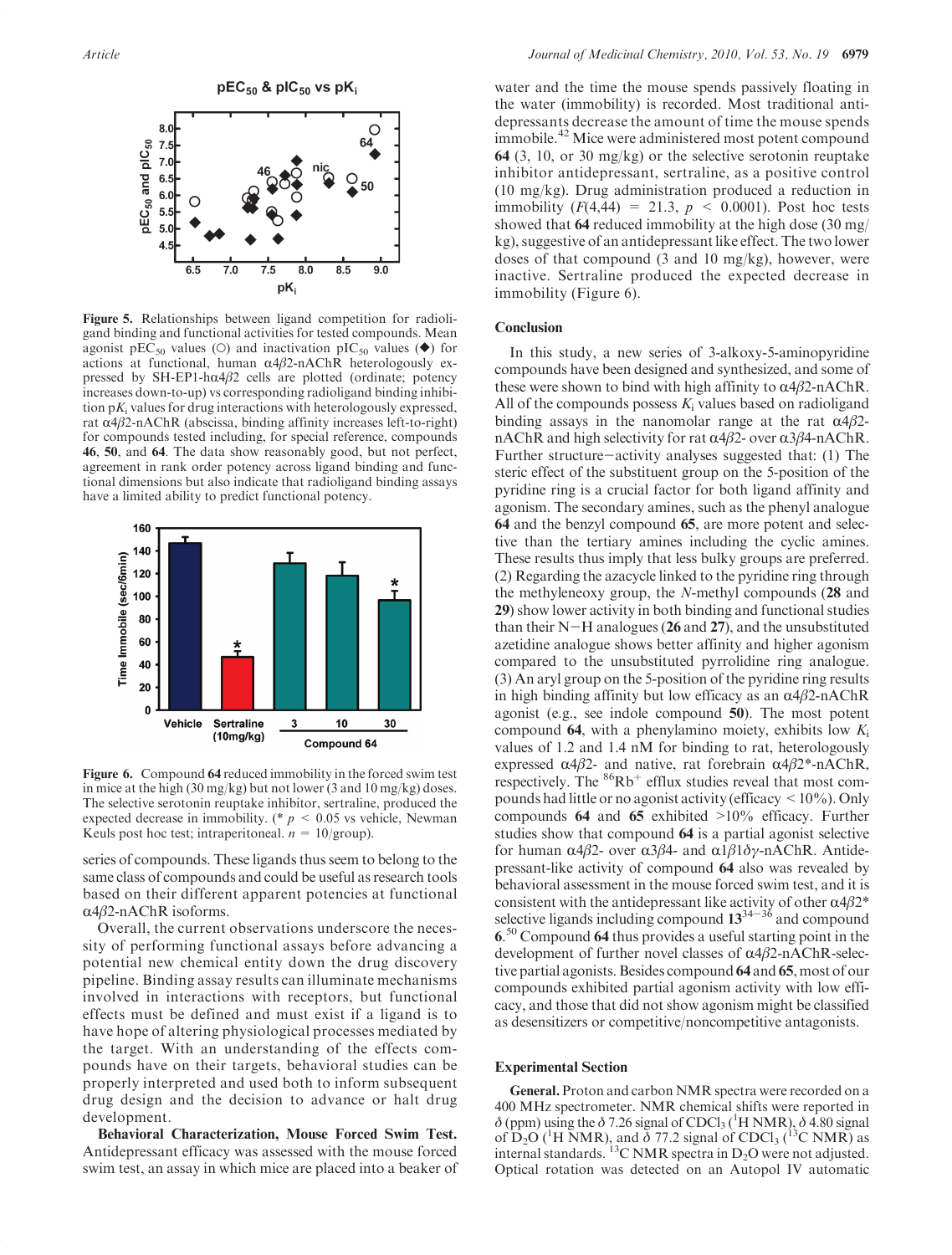polarimeter. Mass spectra were measured in the ESI mode at an ionization potential of 70 eV with LCMS MSD (Hewlett-Packard). Column chromatography was performed using Merck silica gel (40-60 mesh). Purity of compounds ( $\geq$ 95%) was established by HPLC, which was carried out with two methods: (1) On an ACE 5 AQ column (100 mm  $\times$  4.6 mm), with detection at 254 and 280 nm on a Shimadzu SPD-10A VP detector; flow rate =  $3.6$  mL/min; gradient of  $8-100\%$  acetonitrile (or methanol) in water (both containing 0.05 vol% of  $CF<sub>3</sub>COOH$ ) in 30 min, to 100% in another 5 min, return to 0% in next 4 min, finally balanced at 0% for the final 1 min. (2) On an Agilent 1100 HPLC system with a Synergi 4  $\mu$ Hydro-RP 80A column, with detection at 254 (or 280) nm on a variable wavelength detector G1314A; flow rate =  $1.4$  mL/ min; gradient elution over  $20-29$  min, from  $30\%$  methanolwater to 100% methanol (both containing 0.05 vol % of CF3COOH). Microwave-assisted reactions were performed with a Biotage initiator.

General Procedure for Amination (Method A). To a mixture of pyridylbromide (1.0 equiv) and amine  $(1.0-1.5)$  equiv) in anhydrous toluene (0.1 M) were added  $t$ -BuONa or  $t$ -BuOK (1.5 equiv),  $Pd_2(dba)$ <sub>3</sub> (0.02 equiv), and xantphos (0.06 equiv) successively. The mixture was degassed and purged with argon (3 cycles) and then heated to  $98-100\,^{\circ}\text{C}$  for 4 h. The mixture was cooled to room temperature and diluted with ethyl acetate, washed with brine, dried over Na<sub>2</sub>SO<sub>4</sub>, and concentrated in vacuo. The crude product was purified by column chromatography on silica gel using  $CH_2Cl_2$ -ethyl acetate (4:1 to 1:1) as the eluent to give the pure product  $(53\% -100\%)$ .

General Procedure for Amination with Microwave Assistance (Method B). To a mixture of pyridylbromide (1.0 equiv) and amine  $(1.0-1.5 \text{ equiv})$  in anhydrous toluene  $(0.1 \text{ M})$  was added t-BuONa or t-BuOK (1.5 equiv),  $Pd_2(dba)$ <sub>3</sub> (0.02 equiv), and xantphos (0.06 equiv) successively. The mixture was degassed and purged with argon (three cycles) and then heated under microwave irradiation for  $30-40$  min at 130 °C. The mixture was cooled to room temperature and diluted with ethyl acetate, washed with brine, dried over  $Na<sub>2</sub>SO<sub>4</sub>$ , and concentrated in vacuo. The crude product was purified by column chromatography on silica gel using  $CH_2Cl_2$ -ethyl acetate (4:1 to 1:1) as the eluent to give the pure product.

General Procedure for Deprotecting N-Boc to Afford Hydrochloride Salt (Method C). To a solution of N-Boc protected compound (1.0 equiv) in methanol was added 2 N HCl/ether (1 mL) under argon protection at room temperature. The mixture was stirred overnight. After the solvent was evaporated, the resulting residue was dissolved in distilled water (about  $20-30$ mL). After the resultant solution was filtered over a cotton plug, the water was removed under reduced pressure at 35 °C. The crude product was purified with HPLC (see HPLC conditions), and the resulting  $CF_3COOH$  salt was treated with AAA resin to afford free amine compound. The free amine then was dissolved in methanol and treated with 2 N HCl/ether (1 mL), again under argon protection at room temperature. The mixture was stirred overnight. After the solvent was evaporated, the resultant residue was dissolved in distilled water (about 20-30 mL). After the resultant solution was filtered over a cotton plug, the water was removed under reduced pressure at 35 °C. Pure final HCl salt product could be obtained after lyophilization.

Preparative HPLC Conditions (Water/Acetonitrile System-**Gradient A).** ACE AQ 150 mm  $\times$  21.2 mm column; UV detection at both 254 and 280 nm; flow 10.0 mL/min; gradient of  $0-50\%$  acetonitrile in water (both containing 0.05 vol% of CF3COOH) for 25 min, to 100% for another 5 min, return to 0% for the next 5 min, finally balanced at 0% for the final 5 min.

Preparative HPLC Conditions (Water/Methanol System-**Gradient B).** ACE AQ 150 mm  $\times$  21.2 mm column; UV detection at both 254 and 280 nm; flow 10.0 mL/min; gradient of  $0-50\%$ methanol in water (both containing  $0.05$  vol% of  $CF_3COOH$ ) for 20 min, to 100% for another 5 min, maintain 100% for another 5 min, return to 0% for the next 5 min, finally balanced at 0% for the final 5 min.

(S)-1-(tert-Butoxycarbonyl)-2-(5-bromo-3-pyridinyloxymethyl) pyrrolidine  $(21)$ . To a mixture of  $(S)$ -1- $tert$ -butoxycarbonyl)-2hydroxymethyl pyrrolidine (1.39 g, 6.9 mmol), 5-bromo-3-pyridinol (0.796 g, 4.6 mmol), and  $Ph_3P$  (1.80 g, 6.9 mmol) in anhydrous THF (35 mL) was added DEAD (1.09 mL, 6.9 mmol) dropwise at 0 °C under argon protection. After stirring at room temperature for 5 days, the solvent was removed in vacuo. The mixture was diluted with hexane-ethyl acetate (4:1), and the organic layer was washed with brine, dried over  $Na<sub>2</sub>SO<sub>4</sub>$ , and concentrated in vacuo. The residue was purified by column chromatography on silica gel using hexane-ethyl acetate  $(4:1$  to  $1:1)$  as the eluent to give 21 as a colorless solid (1.412 g, 86%). <sup>1</sup>H NMR (CDCl<sub>3</sub>):  $\delta$  8.24 (m, 2H), 7.40 (m, 1H), 4.13 (m, 2H), 3.99-3.84 (m, 1H), 3.34 (m, 2H), 2.00-1.87 (m, 4H), 1.46 (s, 9H).

3-[[N-(tert-Butoxycarbonyl)-2(S)-pyrrolidinyl]methoxy]-5-(piperidinyl)pyridine (24). Method A was used. Yield: 99% (colorless oil). <sup>1</sup>H NMR (CDCl<sub>3</sub>):  $\delta$  7.87 (m, 1H), 7.69 (s, 1H), 6.79–6.61 (m, 1H), 4.04 (m, 2H), 3.85-3.77 (m, 1H), 3.32 (m, 2H), 3.11 (s, 4H), 1.95-1.78 (m, 4H), 1.61 (m, 4H), 1.52 (m, 2H), 1.39 (s, 9H).

3-[[N-(tert-Butoxycarbonyl)-2(S)-azetidinyl]methoxy]-5-(piperidinyl)pyridine (25). Method A was used. Yield: 85% (yellow oil). <sup>1</sup>H NMR (CDCl<sub>3</sub>):  $\delta$  7.94(s, 1H), 7.77 (s, 1H), 6.75 (s, 1H), 4.49  $(m, 1H)$ , 4.28  $(m, 1H)$ , 4.11 (dd,  $J = 2.8$ , 10.0 Hz, 1H), 3.88  $(m,$ 2H), 3.18 (m, 4H), 2,29 (m, 2H), 1.70 (m, 4H), 1.61 (m, 2H), 1.41 (s, 9H).

3-[(2(S)-Pyrrolidinyl)methoxy]-5-(piperidinyl)pyridine Hydrochloride (26). Method C was used. Yield: 99% (pale-yellow foam). <sup>1</sup>H NMR (D<sub>2</sub>O):  $\delta$  7.91 (s, 1H), 7.73 (s, 1H), 7.41 (s, 1H), 4.42 (m, 1H), 4.23 (m, 1H), 4.03 (m, 1H), 3.29 (m, 6H),  $2.20 - 2.15$  (m, 1H),  $2.06 - 1.96$  (m, 2H),  $1.86 - 1.81$  (m, 1H),  $1.55$  $(m, 6H)$ .; <sup>13</sup>C NMR (D<sub>2</sub>O)  $\delta$  156.5, 148.9, 122.2, 117.8, 114.5, 67.2, 58.1, 48.6, 45.5, 25.4, 23.8, 23.0, 22.7. HPLC Purity: 99.8%.HRMS (ESI)  $m/z$  calcd for C<sub>15</sub>H<sub>23</sub>N<sub>3</sub>O (M + H)<sup>+</sup> 262.1919, found 262.1913;  $[\alpha]_D^{20} = +4.3$  ( $c = 0.14$ , MeOH). Anal. Calcd for  $C_{15}H_{23}N_{3}O \cdot 2.60HCl \cdot 2.25H_{2}O$ : C, 45.42; H, 7.65; N, 10.59; Cl, 23.24. Found: C, 45.76; H, 7.37; N, 10.26; Cl, 23.11.

3-[(2(S)-Azetidinyl)methoxy]-5-(piperidinyl)pyridine Hydrochloride (27). Method C was used. Yield: 61% (yellow foam). <sup>1</sup>H NMR (D<sub>2</sub>O):  $\delta$  8.02 (s, 1H), 7.78 (s, 1H), 7.57 (s, 1H), 4.92 (m, 1H), 4.46 (m, 2H), 4.04 (m, 2H), 3.37 (m, 4H), 2.61 (dt,  $J = 8.4$ , 8.4 Hz, 2H), 1.60 (m, 6H). <sup>13</sup>C NMR (D<sub>2</sub>O):  $\delta$  159.1, 150.9, 125.1, 121.2, 117.8, 69.7, 60.8, 51.6, 45.8, 26.3, 25.0, 22.4. HPLC purity: 99.40%. HRMS (ESI)  $m/z$  calcd for C<sub>14</sub>H<sub>21</sub>N<sub>3</sub>O (M +  $H$ <sup>+</sup> 248.1763, found 248.1755; [ $\alpha$ ] $_{\text{D}}^{21}$  = -9.6 ( $c$  = 0.22, MeOH). Anal. Calcd for  $C_{14}H_{21}N_3O \cdot 3.25HCl \cdot 1.2H_2O$ : C, 43.40; H, 6.93; N, 10.85; Cl, 29.74. Found: C, 43.47; H, 6.89; N, 10.75; Cl, 29.67.

3-[(1-Methyl-2(S)-pyrrolidinyl)methoxy]-5-(piperidinyl)pyridine Hydrochloride (28). To a suspension of lithium aluminum hydride (27.4 mg, 0.72 mmol) in THF (1 mL) was added a solution of compound 24 (52.3 mg, 0.14 mmol) in THF (1 mL). The resulting mixture was refluxed for 1.5 h. After being cooled to room temperature, the reaction was poured into a flask containing  $4-5$  g of  $Na<sub>2</sub>SO<sub>4</sub>$  and 40-50 mL of Et<sub>2</sub>O. Water then was added to the mixture to quench the reaction until no more gas was generated, the mixture was filtrated, and the solid part was washed with  $CH_2Cl_2/methanol = 4:1 (100-150 mL)$ . After the solvent was removed, 41.0 mg of product was obtained, which could used directly without further purification. Following method C, product 28 could be obtained (yield 83% for two steps) as a yellow foam solid. <sup>1</sup>H NMR (D<sub>2</sub>O):  $\delta$  8.01 (s, 1H), 7.84 (s, 1H), 7.51 (s, 1H), 4.53 (dd,  $J = 2.8$ , 10.8 Hz, 1H), 4.38 (dd,  $J = 9.6$ , 10.8 Hz, 1H), 3.89 (m, 1H), 3.69 (m, 1H), 3.35 (m,4H), 3.18 (m, 1H), 2.83 (s, 3H), 2.33 (m, 1H), 2.14 (m, 1H), 2.02 (m, 2H), 1.60 (m, 6H). 13C NMR (D<sub>2</sub>O): δ 156.4, 148.4, 122.6, 118.2, 114.9, 66.9, 65.9, 56.8, 48.9, 40.2, 25.5, 23.8, 22.5, 21.7. HPLC purity: 99.63%. HRMS (ESI)  $m/z$  calcd for C<sub>16</sub>H<sub>25</sub>N<sub>3</sub>O (M + H)<sup>+</sup> 276.2076, found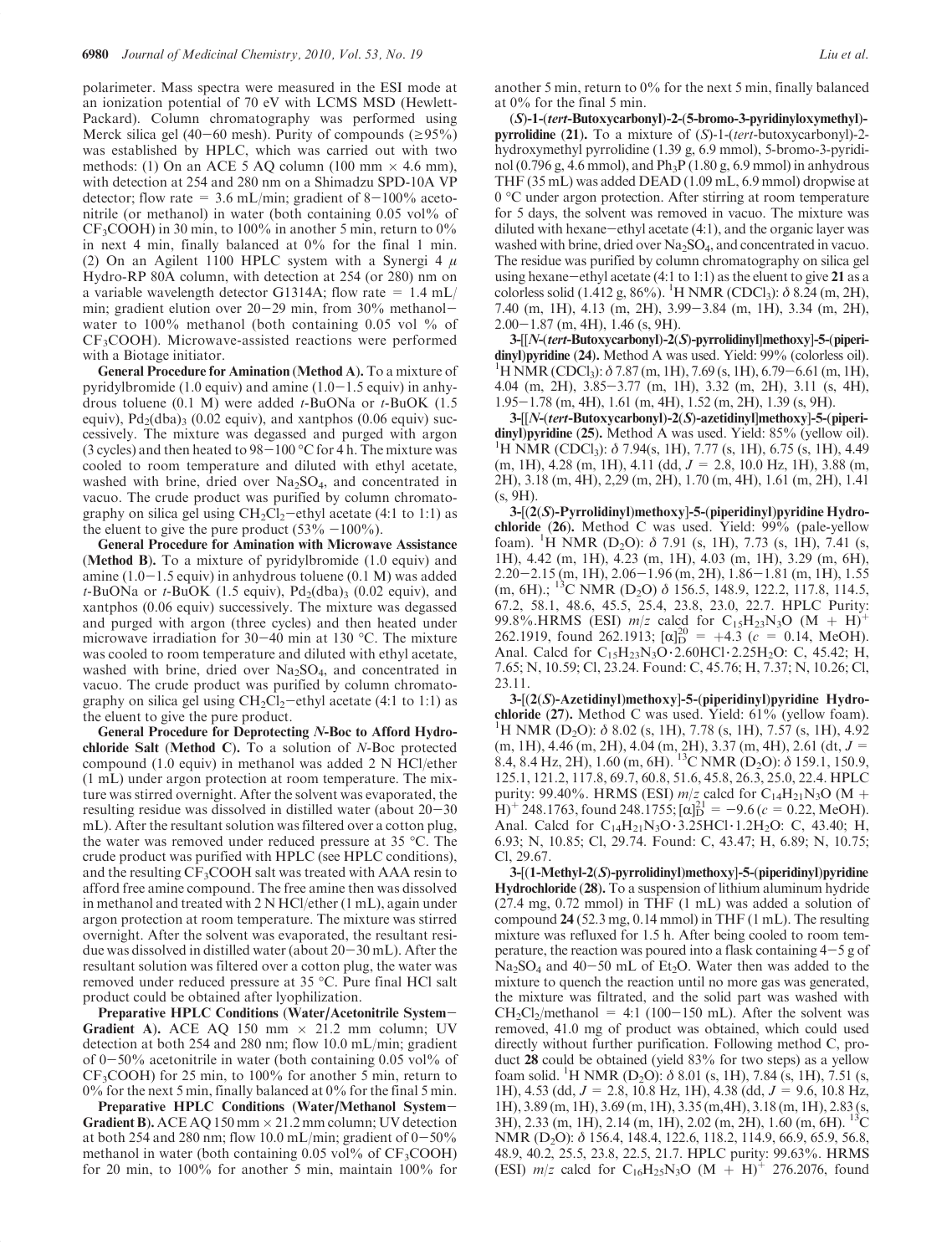276.2077;  $[\alpha]_D^{23} = -5.7$  ( $c = 0.35$ , MeOH). Anal. Calcd for  $C_{16}H_{25}N_3O \cdot 3.0HCl \cdot 2.2H_2O$ : C, 45.28; H, 7.69; N, 9.90. Found: C, 45.28; H, 7.74; N, 9.81.

3-[(1-Methyl-2(S)-azetidinyl)methoxy]-5-(piperidinyl)pyridine Hydrochloride (29). The synthesis involved starting with 25 and following the same methodology as employed for the preparation of  $28$  from 24. Yield: 58% (for two steps, yellow foam). <sup>1</sup>H NMR (D<sub>2</sub>O):  $\delta$  8.00 (s, 1H), 7.86 (s, 1H), 7.54 (s, 1H), 4.66 (m, 1H), 4.39 (m, 2H), 4.17 (m, 1H), 3.89 (m, 1H), 3.33 (s, 4H), 2.80 (s, 3H), 2.54 (m, 1H), 1.57 (s, 6H). <sup>13</sup>C NMR (D<sub>2</sub>O):  $\delta$  156.4, 148.0, 122.8, 119.0, 115.5, 67.7, 66.4, 52.9, 49.4, 40.6, 23.7, 22.4, 17.5. HPLC purity: 98.57%. HRMS (ESI)  $m/z$  calcd for  $C_{15}H_{23}$ - $N_3O (M + H^2)$ <sup>+</sup> 262.1919, found 262.1915;  $[\alpha]_D^{23} = -21(c -$ 0.13, MeOH).

3-[[N-(tert-Butoxycarbonyl)-2(S)-pyrrolidinyl]methoxy]-5- (pyrrolidinyl)pyridine (37). Method B was used. Yield: 85% (pale-yellow oil). <sup>1</sup>H NMR (CDCl<sub>3</sub>):  $\delta$  8.31-8.20 (m, 1H), 7.74 (m, 1H), 6.46-6.30 (m, 1H), 4.14 (m, 2H), 3.93-3.81 (m, 1H), 3.40 (m, 2H), 3.27 (t, J = 8.4 Hz, 4H), 2.00-1.84 (m, 8H), 1.45 (s, 9H).

3-[[N-(tert-Butoxycarbonyl)-2(S)-pyrrolidinyl]methoxy]-5- (morpholinyl)pyridine (38). Method A was used. Yield: 85% (pale-yellow oil). <sup>1</sup>H NMR (CDCl<sub>3</sub>):  $\delta$  8.00–7.55 (m, 2H), 7.14-6.70 (m, 1H), 4.22-4.11 (m, 2H), 3.85 (m, 5H), 3.38- 3.08 (m, 6), 2.00-1.78 (m, 4H), 1.46 (s, 9H).

3-[[N-(tert-Butoxycarbonyl)-2(S)-pyrrolidinyl]methoxy]-5-(thiomorpholinyl)pyridine (39). Method B was used. Yield: 100% (yellow oil). <sup>1</sup>H NMR (CDCl<sub>3</sub>):  $\delta$  8.30 (m, 1H), 7.77 (s, 1H), 6.97– 6.63 (m, 1H), 4.13 (m, 2H), 3.86 (m, 1H), 3.61 (m, 4H), 3.39 (m, 2H), 2.71 (m, 4H), 1.88 (m, 4H), 1.45 (s, 9H).

3-[[N-(tert-Butoxycarbonyl)-2(S)-pyrrolidinyl]methoxy]-5-[4- (tert-butoxycarbonyl)piperazinyl]pyridine (40). Method B was used. Yield:  $46\%$  (colorless oil). <sup>1</sup>H NMR (CDCl<sub>3</sub>):  $\delta$  7.92– 7.81 (m, 2H), 6.96-6.66 (m, 1H), 4.10 (m, 2H), 3.90 (m, 1H), 3.55 (m, 4H), 3.36 (m, 2H), 3.16 (m, 4H), 2.01-1.82 (m, 4H), 1.45 (s, 18H).

3-[[1-(tert-Butoxycarbonyl)-2(S)-pyrrolidinyl]methoxy]-5-(1-indolinyl)pyridine (41). Method A was used. Yield: 90% (bright-yellow oil). <sup>1</sup>H NMR (CDCl<sub>3</sub>):  $\delta$  8.19 (s, 1H), 7.91 (s, 1H), 7.20–7.00 (m, 4H), 6.79 (t,  $J=$  6.8 Hz, 1H), 4.11 (m, 2H), 3.90–3.86 (m, 3H), 3.41  $(m, 2H), 3.13$  (t,  $J = 8.4$  Hz,  $2H), 2.02$  (m,  $3H), 1.86$  (m,  $1H), 1.46$  (s, 9H). <sup>13</sup>C NMR (CDCl<sub>3</sub>): δ 155.6, 146.0, 141.4, 132.1, 131.5, 130.1, 129.1, 127.3, 125.3, 120.0, 109.4, 108.7, 68.5, 56.1, 51.9, 47.1, 46.8, 28.9, 28.6, 28.2, 24.0.

3-[[1-(tert-Butoxycarbonyl)-2(S)-pyrrolidinyl]methoxy]-5-(1,3 dihydro-2H-isoindol-2-yl)pyridine (42). Method A was used. Yield:  $68\%$  (pale-yellow oil). <sup>1</sup>H NMR (CDCl<sub>3</sub>):  $\delta$  7.73 (m, 2H), 7.27 (m, 4H), 6.63-6.41 (m, 1H), 4.85 (s, 4H), 4.10 (m, 2H), 3.96 (m, 1H), 3.41 (m, 2H), 2.02 (m, 3H), 1.85 (m, 1H), 1.47 (s, 9H).

3-(1-Indolyl)-5-[[N-(tert-butoxycarbonyl)-2(S)-pyrrolidinyl] methoxy] pyridine (43). The mixture of  $(S)$ -1-(tert-butoxycarbonyl)-2-hydroxymethyl-pyrrolidine 21 (150.0 mg, 0.42 mmol), indole (59.0 mg, 0.50 mmol), CuI (8 mg, 0.042 mmol), and  $K_3PO_4$ (187.2 mg, 0.88 mmol) in toluene (2 mL) was degassed and purged with Ar (3 cycles), then N,N'-dimethylethane-1,2-diamine (9  $\mu$ L, 0.084 mmol) was added. After reacting in a microwave oven at  $130 \degree$ C for 40 min, the mixture was poured into brine and extracted with ethyl acetate (3 times). The combined organic layer was dried over Na2SO4. After concentration, the residue was purified by gel column chromatography with  $CH_2Cl_2$  to  $CH_2Cl_2/EA$  4:1, and 3-(1indolyl)-5-[[N-(tert-butoxycarbonyl)-2(S)-pyrrolidinyl]methoxy] pyridine 52 was obtained 152.0 mg (yield 92%) as a pale-yellow oil. <sup>1</sup>H NMR (CDCl<sub>3</sub>):  $\delta$  7.70 (m, 1H), 7.59 (m, 1H), 7.40 (m, 3H), 7.24 (m, 3H), 6.72 (m, 1H), 4.15 (m, 2H), 3.90 (m, 1H), 3.38 (m, 2H), 1.89 (m, 4H), 1.47 (s, 9H).

3-[(2(S)-Pyrrolidinyl)methoxy]-5-(pyrrolidinyl)pyridine Hydrochloride (44). Method C was used. Yield: 92% (pale-yellow solid). <sup>1</sup>H NMR (D<sub>2</sub>O):  $\delta$  7.64 (m, 2H), 7.06 (s, 1H), 4.54 (dd,  $J = 3.2$ , 10.4 Hz, 1H), 4.33 (dd,  $J = 8.0$ , 10.4 Hz, 1H), 4.15 (m, 1H), 3.43  $(t, J = 7.2 \text{ Hz}, 2\text{H}), 3.37 (t, J = 6.4 \text{ Hz}, 4\text{H}), 2.29 (m, 1H), 2.10$  (m, 6H), 1.96 (m, 1H). <sup>13</sup>C NMR (D<sub>2</sub>O):  $\delta$  156.2, 139.4, 118.3, 114.6, 109.8, 67.0, 58.1, 47.3, 45.5, 25.4, 24.5, 23.0. HPLC purity: 99.7%. MS (ESI)  $m/z$  248.2 (M + H)<sup>+</sup>; [ $\alpha$ ] $_{\text{D}}^{20}$  = +1.3 ( $c$  = 0.16, MeOH).

3-[(2(S)-Pyrrolidinyl)methoxy]-5-(morpholinyl)pyridine Hydrochloride (45). Compound was synthesized via method C. Yield: 84% (orange solid). <sup>1</sup>H NMR (D<sub>2</sub>O):  $\delta$  8.04 (d, J = 2.0 Hz, 1H), 7.91 (d,  $J = 2.0$  Hz, 1H), 7.54 (t,  $J = 2.0$  Hz, 1H), 4.56 (dd,  $J =$ 3.2, 10.4 Hz, 1H), 4.36 (dd,  $J = 7.6$ , 10.8 Hz, 1H), 4.16 (m, 1H),  $3.92$  (t,  $J = 4.8$  Hz, 4H), 3.43 (m, 6H), 2.30 (m, 1H), 2.14 (m, 2H),  $1.96$  (m, 1H). <sup>13</sup>C NMR (D<sub>2</sub>O):  $\delta$  156.5, 149.5, 121.5, 118.0, 114.2, 67.2, 65.4, 58.0, 46.2, 45.5, 25.3, 23.0. Purity by HPLC: 99.7%.MS  $(ESI, m/e)$  264.2  $(M + 1)^{+}$ ;  $[\alpha]_D^{23} = +3.0$  (c = 0.034, MeOH).

3-[(2(S)-Pyrrolidinyl)methoxy]-5-(thiomorpholinyl)pyridine Hydrochloride (46). Compound was synthesized via method C. Yield: 84% (pale-yellow solid). <sup>1</sup>H NMR (D<sub>2</sub>O):  $\delta$  8.01 (d,  $J = 2.0$  Hz, 1H), 7.83 (d,  $J = 2.0$  Hz, 1H), 7.48 (t,  $J = 2.4$  Hz, 1H), 4.56 (dd,  $J = 3.2$ , 10.4 Hz, 1H), 4.35 (dd,  $J = 7.2$ , 10.4 Hz, 1H), 4.17 (m, 1H), 3.86 (t,  $J = 4.8$  Hz, 4H), 3.43 (t,  $J = 7.2$ Hz, 2H), 2.77 (m, 4H), 2.31 (m, 1H), 2.11 (m, 2H), 1.96 (m, 1H). 13CNMR (D2O): δ 157.0, 139.0, 121.8, 116.9, 114.1, 67.2, 58.0, 49.3, 45.5, 40.8, 25.4, 24.2, 23.0. Purity by HPLC: 98.6%. MS (ESI,  $m/e$ ) 280.2 (M + 1)<sup>+</sup>; [ $\alpha$ ] $^{22}$  = +8.8 (c = 0.057, MeOH).

3-[(2(S)-Pyrrolidinyl)methoxy]-5-(piperazinyl)pyridine Hydrochloride (47). Compound was synthesized via method C. Yield: 100% (pale-yellow foam). <sup>1</sup>H NMR (D<sub>2</sub>O): δ 8.08 (s, 1H), 7.95  $(s, 1H), 7.59 (s, 1H), 4.54 (dd, J = 3.2 Hz, 1H), 4.35 (m, 1H), 4.13$ (m, 1H), 3.70 (m. 4H), 3.40 (m, 6H), 2.23 (m, 1H), 2.10 (m, 2H), 1.94 (m, 1H). <sup>13</sup>CNMR (D<sub>2</sub>O):  $\delta$  156.5, 148.4, 122.1, 119.0, 115.4, 67.4, 58.0, 45.5, 43,6, 42.2, 25.4, 23.0. Purity by HPLC: 99.4%. MS (ESI,  $m/e$ ) 263.2 (M + 1)<sup>+</sup>; [ $\alpha$ ]<sup>23</sup> = +2.8 ( $c = 0.50$ , MeOH).

3-(1-Indolinyl)-5-[(2(S)-pyrrolidinyl)methoxy]pyridine Hydrochloride (48). Compound was synthesized via method C. Yield: 97% (yellow solid). <sup>1</sup>H NMR (D<sub>2</sub>O):  $\delta$  7.97 (s, 1H), 7.83 (s, 1H), 7.41 (s, 1H), 7.12 (d,  $J = 7.2$  Hz, 1H), 7.05 (m, 2H), 6.82 (t,  $J =$ 7.2 Hz, 1H), 4.45 (dd,  $J = 3.2$ , 10.4 Hz, 1H), 4.31 (dd,  $J = 7.6$ , 10.4 Hz, 1H), 4.15 (m, 1H), 3.78 (t,  $J = 8.4$  Hz, 2H), 3.45 (t,  $J =$ 7.2 Hz, 2H), 3.01 (t,  $J = 8.4$  Hz, 2H), 2.32 (m, 1H), 2.14 (m, 2H), 1.97 (m, 1H). 13C NMR (D2O): δ 156.2, 142.5, 141.9, 132.2, 126.7, 125.3, 121.9, 121.5, 118.2, 114.2, 109.6, 67.3, 58.1, 51.0, 45.6, 26.6, 25.5, 23.0. Purity by HPLC: 99.9%. HRMS (ESI) calcd for C<sub>18</sub>H<sub>22</sub>N<sub>3</sub>O (M + H<sup>+</sup>) m/z 296.1763, found 296.1758;  $[\alpha]_D^{20} = +7.0$  (c = 1.0, MeOH). Anal. Calcd for  $C_{18}H_{21}N_3O$ . 3.0 HCl · 0.1 H<sub>2</sub>O: C, 53.18; H, 6.00; N, 10.34; Cl, 26.16. Found: C, 53.27; H, 6.18; N, 10.26; Cl, 26.03.

3-(1,3-Dihydro-2H-isoindol-2-yl)-5-[(2(S)-pyrrolidinyl)methoxy] pyridine Hydrochloride (49). Compound was synthesized via method C. Yield: 18% (gray solid). <sup>1</sup>H NMR (D<sub>2</sub>O):  $\delta$  7.54 (s, 1H), 7.40 (s, 1H), 7.17 (m, 4H), 6.83 (s, 1H), 4.38 (m, 1H), 4.22 (m, 5H), 4.10 (m, 1H), 3.46 (t,  $J = 7.2$  Hz, 2H), 2.33 (m, 1H), 2.18 (m, 2H), 1.98 (m, 1H). 13C NMR (D2O): δ 157.3, 156.1, 144.9, 134.9, 127.2, 122.0, 115.9, 109.8, 67.0, 58.1, 52.9, 45.6, 25.4, 23.0. Purity by HPLC: 99.5%. HRMS (ESI) calcd for  $C_{18}H_{22}N_3O(M + H^+)$  m/z 296.1763, found 296.1761;  $[\alpha]_D^{20} = +1.1$  ( $c = 0.90$ , MeOH). Anal. Calcd for  $C_{18}H_{21}N_3O \cdot 2.9HCl \cdot 0.2H_2O$ : C, 53.42; H, 6.05; N, 10.38; Cl, 25.40. Found: C, 53.56; H, 6.22; N, 10.31, Cl, 25.48.

3-(1-Indolyl)-5-(2(S)-pyrrolidinylmethoxy)pyridine Hydrochloride (50). Compound was synthesized via method C. Yield: 99% (yellow solid). <sup>1</sup>H NMR (D<sub>2</sub>O):  $\delta$  8.22 (s 1H), 8.11 (s, 1H), 7.80 (s, 1H), 7.55  $(d, J = 7.2 \text{ Hz}, 1\text{ H}), 7.41 (d, J = 7.8 \text{ Hz}, 1\text{ H}), 7.34 (s, 1\text{ H}), 7.20 (m,$ 2H), 6.67 (s, 1H), 4.28 (m, 2H), 4.13 (m, 1H), 3.44 (t, J = 6.6 Hz, 2H), 2.35 (m, 1H), 2.03 (m, 2H), 1.97 (m, 1H). <sup>13</sup>C NMR (D<sub>2</sub>O):  $\delta$ 156.9, 139.3, 134.1, 130.2, 127.9, 127.7, 126.5, 124.3, 123.1, 122.7, 122.1, 110.7, 107.5, 68.4, 58.7, 46.5, 26.3, 23.7. Purity by HPLC: 99.6%. MS (ESI,  $m/e$ ) 294.2 (M + 1)<sup>+</sup>; [ $\alpha$ ] $^{22}$  = +14 (c = 0.022, MeOH). Anal. Calcd for  $C_{18}H_{19}N_3O \cdot 1.65HCl \cdot 1.95H_2O$ : C, 55.63; H, 6.37; N, 10.81; Cl, 15.05. Found: C, 55.76; H, 6.21; N, 10.64; Cl, 15.16.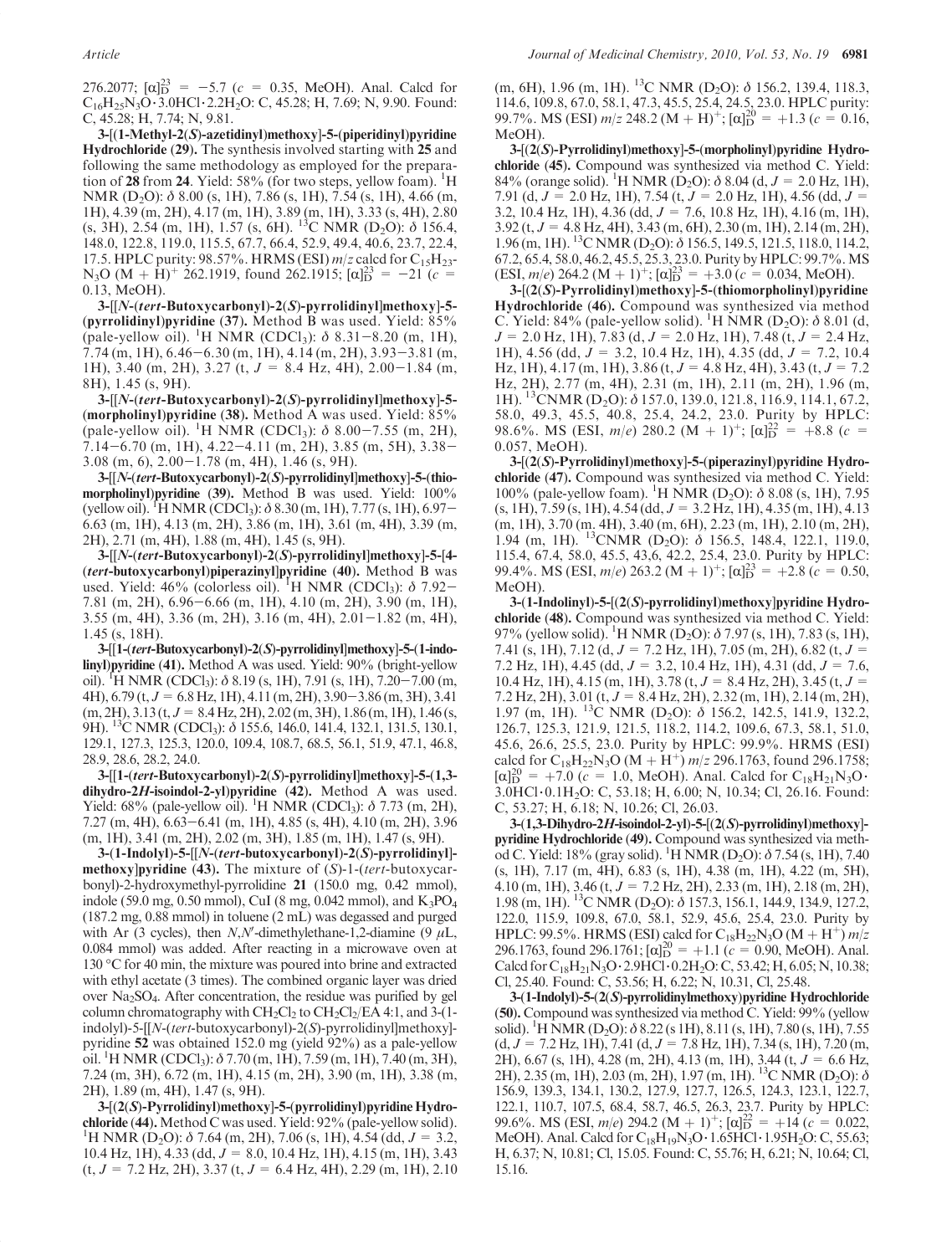3-[[N-(tert-Butoxycarbonyl)-2(S)-pyrrolidinyl]methoxy]-5-butylaminopyridine  $(57)$ . Method A was used. Yield:  $67\%$  (colorless oil). <sup>1</sup>H NMR (CDCl<sub>3</sub>):  $\delta$  7.64 (m, 2H), 6.51–6.36 (m, 1H), 4.12 (m, 2H), 3.91-3.79 (m, 1H), 3.39 (m, 2H), 3.09 (t, J = 7.2 Hz, 2H),  $2.00-1.84$  (m, 4H), 1.59 (m, 2H), 1.45 (m, 12H), 0.94 (t,  $J = 7.2$ Hz, 3H).

3-[[N-(tert-Butoxycarbonyl)-2(S)-pyrrolidinyl]methoxy]-5-phenylaminopyridine (58). Method A was used. Yield:  $79\%$  (yellow oil).  ${}^{1}$ H NMR (CDCl<sub>3</sub>):  $\delta$  8.01 (s, 1H), 7.81 (s, 1H), 7.27 (t,  $J = 7.6$  Hz, 2H), 7.10 (d,  $J = 8.0$  Hz, 2H), 6.99 (t,  $J = 7.6$  Hz, 1H), 6.41–6.34 (m, 1H), 4.10 (m, 2H), 3.90-3.80 (m, 1H), 3.37 (m, 2H), 1.99 (m, 3H), 1.83 (m, 1H), 1.44 (s, 10H).

3-[[N-(tert-Butoxycarbonyl)-2(S)-pyrrolidinyl]methoxy]-5-benzylaminopyridine (59). Method A was used. Yield: 91% (pale-yellow oil). <sup>1</sup>H NMR (CDCl<sub>3</sub>):  $\delta$  7.99 (s, 1H), 7.52 (s, 1H), 7.37 (m, 5H), 6.80-6.25 (m, 1H), 4.45 (s, 2H), 4.22 (m, 1H), 4.06 (m, 1H), 3.86 (m, 1H), 3.32 (m, 3H), 1.92 (m, 4H), 1.46 (s, 1H).

3-[[N-(tert-Butoxycarbonyl)-2(S)-pyrrolidinyl]methoxy]-5-diethylaminopyridine (60). Method A was used. Yield: 80% (colorless oil). <sup>1</sup>H NMR (CDCl<sub>3</sub>):  $\delta$  8.30 (s, 1H), 7.61 (s, 1H), 6.41–6.66 (m, 1H), 4.12 (m, 2H), 3.89 (m, 1H), 3.31 (m, 6H), 2.01 (m, 4H), 1.45 (s, 9H), 1.56 (t,  $J = 6.8$  Hz, 6H).

3-[[N-(tert-Butoxycarbonyl)-2(S)-pyrrolidinyl]methoxy]-5-[(Nethyl-N-phenyl)amino]pyridine (61). Method A was used. Yield: 59% (yellow oil). <sup>1</sup>H NMR (CDCl<sub>3</sub>):  $\delta$  7.80 (m, 2H), 7.31 (t, J = 7.6 Hz, 2H), 7.08 (d, J = 7.6 Hz, 3H), 6.78-6.62 (m, 1H), 4.09 (m, 2H), 3.86-3.72 (m, 3H), 3.36 (m, 2H), 2.01-1.81 (m, 4H), 1.43 (s, 9H), 1.21 (t,  $J = 7.0$  Hz, 3H).

3-[[N-(tert-Butoxycarbonyl)-2(S)-pyrrolidinyl]methoxy]-5-[(Nmethyl-N-benzyl)amino]pyridine (62). Method A was used. Yield: 55% (yellow oil). <sup>1</sup>H NMR (CDCl<sub>3</sub>):  $\delta$  7.76 (m, 1H), 7.60 (s, 1H), 7.27-7.13 (m, 5H), 6.64-6.44 (m, 1H), 4.48 (s, 2H), 4.06 (m, 2H), 3.85-3.76 (m, 1H), 3.33 (m, 2H), 2.98 (s, 3H), 1.98-1.78 (m, 4H), 1.40 (s, 9H).

3-[(2(S)-Pyrrolidinyl)methoxy]-5-butylaminopyridine Hydro**chloride** (63). Method C was used. Yield:  $100\%$  (yellow solid). <sup>1</sup>H NMR (D<sub>2</sub>O):  $\delta$  7.70 (m, 2H), 7.20 (s, 1H), 4.52 (dd,  $J = 2.4$ , 10.4 Hz, 1H), 4.32 (m, 1H), 4.14 (m, 1H), 3.43 (t, J = 7.2 Hz, 2H), 3.21 (t,  $J = 6.8$  Hz, 2H), 2.32 (m, 1H), 2.12 (m, 2H), 1.97  $(m, 1H), 1.62$   $(m, 2H), 1.43$   $(m, 2H), 0.94$   $(t, J = 7.2$  Hz, 3H $),$ <sup>13</sup>C NMR (D2O): δ 156.9, 148.7, 119.4, 116.3, 111.1, 67.4, 58.4, 45.9, 42.4, 29.6, 25.7, 23.4, 19.4, 12.9, HPLC purity: 99.9%. MS (ESI)  $m/z$  250.2 (M + H)<sup>+</sup>; [ $\alpha$ ] $^{22}$  = +6.0 (c = 0.050, MeOH).

3-[(2(S)-Pyrrolidinyl)methoxy]-5-phenylaminopyridine Hydrochloride (64). Method C was used. Yield:  $100\%$  (yellow solid). <sup>1</sup>H NMR (D<sub>2</sub>O):  $\delta$  7.94 (d, J = 1.6 Hz, 1H), 7.83 (d, J = 1.6 Hz, 1H), 7.50 (s, 1H), 7.42 (t,  $J = 7.6$  Hz, 2H), 7.23 (m, 3H), 4.46 (dd,  $J = 3.2$ , 10.4 Hz, 1H), 4.28 (dd,  $J = 7.6$ , 10.0 Hz, 1H), 4.12 (m, 1H), 3.40 (t,  $J = 6.8$  Hz, 2H), 2.26 (m, 1H), 2.11 (m, 2H), 1.93 (m, 1H). <sup>13</sup>C NMR (D<sub>2</sub>O): δ 156.5, 145.2, 138.4, 129.5, 124.4, 121.1, 120.8, 118.6, 113.5, 67.1, 58.0, 45.5, 25.3, 23.0. HPLC purity: 99.6%. MS (ESI)  $m/z$  270.2 (M + H)<sup>+</sup>; [ $\alpha$ ] $^{23}_{D}$  = +9.9 (c = 0.28, MeOH).

3-[(2(S)-Pyrrolidinyl)methoxy]-5-benzylaminopyridine Hydrochloride  $(65)$ . Method  $\acute{C}$  was used. Yield: 99% (yellow solid). <sup>1</sup>H NMR (D<sub>2</sub>O): δ 7.62 (m, 2H), 7.37 (m, 4H), 7.30 (m, 1H), 7.01 (s, 1H),  $4.37 \, \text{(m, 3H)}$ ,  $4.16 \, \text{(m, 1H)}$ ,  $4.01 \, \text{(m, 1H)}$ ,  $3.35 \, \text{(t, } J = 6.8 \, \text{Hz}$ ,  $2H$ ),  $2.21$  (m,  $1H$ ),  $2.05$  (m,  $2H$ ),  $1.86$  (m,  $1H$ ). <sup>13</sup>C NMR (D<sub>2</sub>O): δ 156.3, 147.5, 137.5, 128.8, 127.5, 127.2, 121.9, 118.8, 110.4, 67.1, 58.4, 46.1, 45.8, 25.7, 23.3. HPLC purity: 99.8%. MS (ESI)  $m/z$  284.2 (M + H)<sup>+</sup>; [ $\alpha$ ] $^{23}_{D}$  = +8.5 (c = 0.56, MeOH).

3-[(2(S)-Pyrrolidinyl)methoxy]-5-diethylaminopyridine Hydrochloride (66). Method C was used. Yield: 74% (pale-yellow solid). <sup>1</sup>H NMR (D<sub>2</sub>O):  $\delta$  7.76 (d, J = 2.0 Hz, 1H), 7.65 (d,  $J = 1.6$  Hz, 1H), 7.16 (t,  $J = 2.0$  Hz, 1H), 4.52 (dd,  $J = 3.2$ , 10.4 Hz, 1H), 4.33 (dd,  $J = 7.6$ , 10.4 Hz, 1H), 4.13 (m, 1H), 3.44 (m, 6H), 2.28 (m, 1H), 2.13 (m, 2H), 1.98 (m, 1H), 1.17 (t, J= 7.2 Hz, 6H). <sup>13</sup>C NMR (D<sub>2</sub>O):  $\delta$  156.5, 146.4, 118.9, 114.3, 110.2, 67.0, 58.1, 45.5, 44.2, 25.4, 23.0, 10.4. HPLC purity: 99.5%. HRMS (ESI)  $m/z$  calcd for C<sub>14</sub>H<sub>23</sub>N<sub>3</sub>O (M + H)<sup>+</sup> 250.1919, found 250.1914;  $[\alpha]_D^{23} = +7.2$  (c = 0.14, MeOH).

3-[(2(S)-Pyrrolidinyl)methoxy]-5-[(N-ethyl-N-phenyl)amino] pyridine Hydrochloride (67). Method C was used. Yield: 72% (yellow solid). <sup>1</sup>H NMR (D<sub>2</sub>O):  $\delta$  7.69 (s, 1H), 7.54 (s, 1H), 7.41  $(t, J = 7.6 \text{ Hz}, 2\text{H})$ ,  $7.28$   $(t, J = 7.6 \text{ Hz}, 1\text{H})$ ,  $7.18$   $(d, J = 7.6 \text{ Hz},$ 2H), 4.35 (dd, J = 2.8, 10.4 Hz, 1H), 4.19 (m, 1H), 4.02 (m, 1H), 3.66 (q,  $J = 7.2$  Hz, 2H), 3.32 (t,  $J = 7.2$  Hz, 2H), 2.15 (m, 1H), 2.03 (m, 2H), 1.85 (m, 1H), 1.06 (t,  $J = 7.2$  Hz, 3H). <sup>13</sup>C NMR (D2O): δ 156.3, 147.4, 142.7, 130.2, 127.3, 126.9, 120.3, 116.1, 112.3, 67.1, 58.0, 46.5, 45.5, 23.4, 23.0, 10.5. HPLC purity: 99.4%. HRMS (ESI)  $m/z$  calcd for C<sub>18</sub>H<sub>23</sub>N<sub>3</sub>O (M + H)<sup>+</sup> 298.1919, found 298.1920;  $\left[\alpha\right]_{23}^{23} = +13 \left(c - 0.24, \text{ MeOH}\right)$ Anal. Calcd for  $C_{18}H_{23}N_3O \cdot 2.95HCl \cdot 0.05H_2O$ : C, 53.27; H, 6.47; N, 10.35; Cl, 25.77. Found: C, 53.38; H, 6.62; N, 10.44; Cl, 25.67.

3-[(2(S)-Pyrrolidinyl)methoxy]-5-[(N-methyl-N-benzyl)amino] pyridine Hydrochloride (68). Method C was used. Yield: 73% (pale-yellow solid). <sup>1</sup>H NMR (D<sub>2</sub>O):  $\delta$  7.64 (m, 2H), 7.27 (m, 2H), 7.17 (m, 3H), 7.07 (s, 1H), 4.58 (s, 2H), 4.34 (dd, J = 3.2, 10.8 Hz, 1H),  $4.17$  (dd,  $J = 8.0$ , 10.4 Hz, 1H), 3.98 (m, 1H), 3.31 (t,  $J = 7.2$ Hz, 2H), 3.09 (s, 3H), 2.15 (m, 1H), 2.02 (m, 2H), 1.82 (m, 1H). <sup>13</sup>C NMR (D<sub>2</sub>O): δ 156.2, 147.8, 135.7, 128.4, 127.2, 126.1, 118.7, 115.6, 110.8, 67.0, 58.0, 54.9, 45.5, 38.5, 25.4, 23.0. HPLC purity: 99.6%. HRMS (ESI)  $m/z$  calcd for C<sub>18</sub>H<sub>23</sub>N<sub>3</sub>O (M + H)<sup>+</sup> 298.1919, found 298.1920;  $[\alpha]_D^{23} = +22$  ( $c = 0.036$ , MeOH). Anal. Calcd for  $C_{18}H_{23}N_3O \cdot 2.25HCl \cdot 0.7H_2O$ : C, 55.15; H, 6.85; N, 10.72; Cl, 20.35. Found: C, 54.91; H, 6.61; N, 10.74; Cl, 20.12.

In Vitro Studies. [ ${}^{3}$ H]-Epibatidine competition studies:  $K_i$ values were generously provided by the National Institute of Mental Health's Psychoactive Drug Screening Program, contract no. HHSN-271-2008-00025-C (NIMH PDSP). The indicated compounds were used in  $[^{3}H]$ -epibatidine binding competition assays to define their  $K_i$  values (nM) for blockade of specific binding of [<sup>3</sup>H]-epibatidine to membrane fractions prepared from stably transfected cell lines (e.g., HEK293, COS, CHO, NIH3T3) ( $\alpha$ 2 $\beta$ 2-,  $\alpha$ 2 $\beta$ 4-,  $\alpha$ 3 $\beta$ 2-,  $\alpha$ 3 $\beta$ 4-,  $\alpha$ 4 $\beta$ 2-, or  $\alpha$ 4 $\beta$ 4nAChR) or rat forebrain ( $\alpha$ 4 $\beta$ 2\*-nAChR). Results are from three independent determinations. Asterisk in  $\alpha$ 4 $\beta$ 2\*, means that other unidentified subunits also may be present because membrane fractions prepared from rat forebrain contain nAChR subtypes whose subunit composition has not been precisely determined, although they have features of nAChR containing  $\alpha$ 4 and  $\beta$ 2 subunits. For experimental details, please refer to the PDSP web site http://pdsp.med.unc.edu/

Cell Lines and Culture. Cell lines naturally or heterologously expressing specific, functional, human nAChR subtypes were used. The human clonal cell line TE671/RD naturally expresses human muscle-type  $\alpha$ 1\*-nAChR, containing  $\alpha$ 1, β1, γ, and δ subunits, with function detectable using  ${}^{86}Rb^+$  efflux assays.<sup>51</sup> The human neuroblastoma cell line SHSY5Y naturally expresses autonomic  $\alpha$ 3β4\*-nAChR, containing  $\alpha$ 3, β4, probably α5, and sometimes  $β2$  subunits, and also displays function detectable using  ${}^{86}Rb$ <sup>+</sup> efflux assays.<sup>52</sup> SH-SY5Y cells also express homopentameric  $\alpha$ 7-nAChR, however, their function is not detected in the  ${}^{86}Rb^+$  efflux assay under the conditions used. SH-EP1 human epithelial cells stably transfected with human α4 and β2 subunits (SHEP1-hα4β2 cells) have been established and characterized with both ion flux and radioligand binding assays.<sup>5</sup>

TE671/RD, SH-SY5Y, and transfected SH-EP1-hα4β2 cell lines were maintained as low passage number  $(1-26$  from our frozen stocks) cultures to ensure stable expression of native or heterologously expressed nAChR as previously described.<sup>51</sup> Cells were passaged once a week by splitting just-confluent cultures 1/ 300 (TE671/RD), 1/10 (SH-SY5Y), or 1/40 (transfected SH-EP1 h $\alpha$ 4 $\beta$ 2) in serum-supplemented medium to maintain log-phase

growth.<br> $86Rb^+$  Efflux Assays. Function of nAChR subtypes was investigated using an established  ${}^{86}Rb^+$  efflux assay protocol.<sup>51</sup> The assay is specific for nAChR function under the conditions used, for example, giving identical results in the presence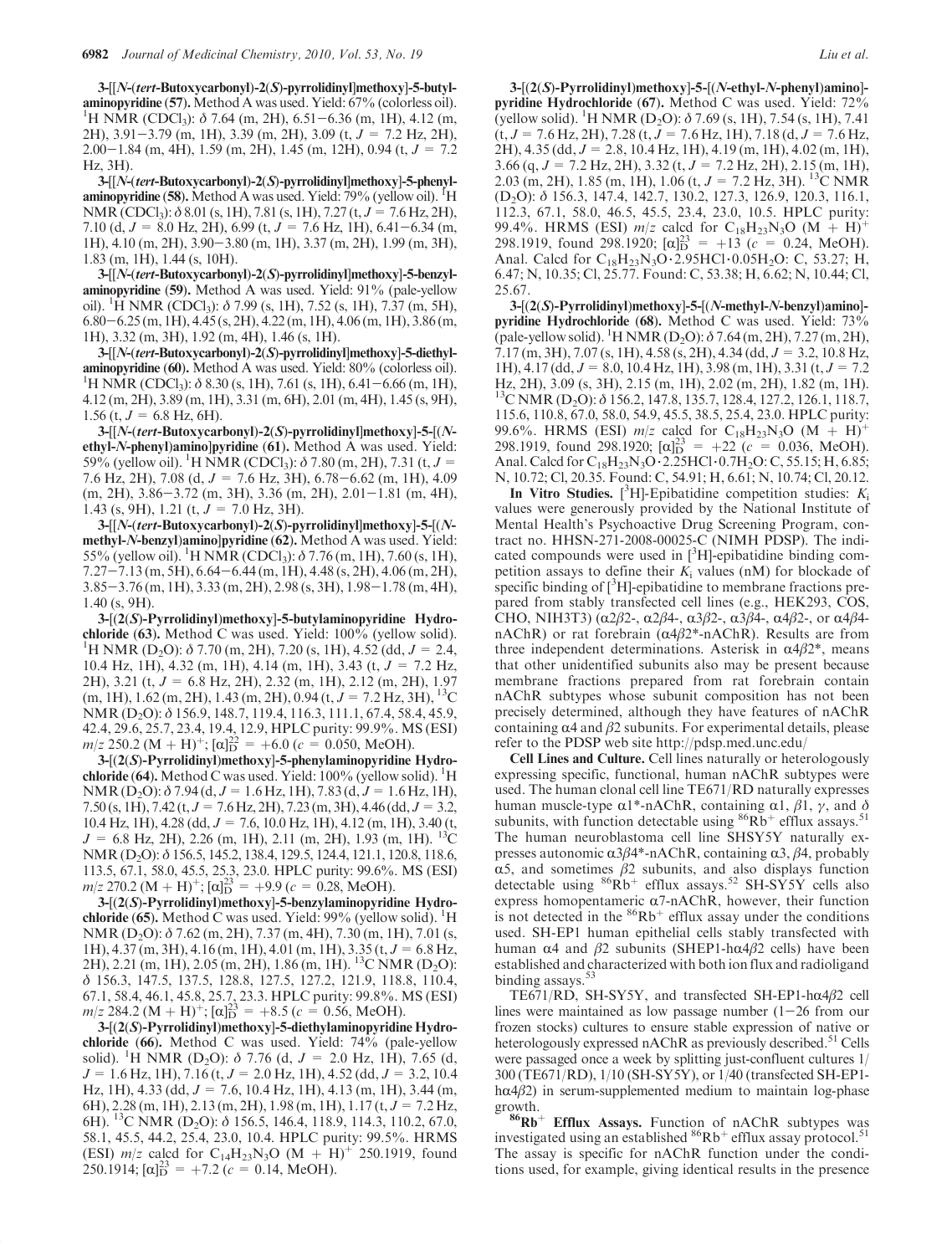of 100 nM atropine to exclude possible contributions of muscarinic acetylcholine receptors. Cells harvested at confluence from 100 mm plates under a stream of fresh medium only (SH-SY5Y cells) or after mild trypsinization (Irvine Scientific, USA; for TE671/RD or transfected SH-EP1 cells) were then suspended in complete medium and evenly seeded at a density of 1.25-2 confluent 100 mm plates per 24-well plate (Falcon;  $\sim$ 100-125 mg of total cell protein per well in a 500  $\mu$ L volume; poly L-lysine-coated for SH-SY5Y cells). After cells had adhered generally overnight, but no sooner than 4 h later, the medium was removed and replaced with  $250 \mu L$  per well of complete medium supplemented with ~350000 cpm of  ${}^{86}Rb$ <sup>+</sup> (NEN; counted at 40% efficiency using Cerenkov counting and the Packard TriCarb 1900 liquid scintillation analyzer). After at least 4 h and typically overnight,  $86Rb<sup>+</sup>$  efflux was measured using the "flip-plate" technique.<sup>53</sup> Briefly, after aspiration of the bulk of <sup>86</sup>Rb<sup>+</sup> loading medium from each well of the "cell plate," each well containing cells was rinsed with 2 mL of fresh  $86Rb^+$ efflux buffer (130 mM NaCl, 5.4 mM KCl, 2 mM CaCl<sub>2</sub>, 5 mm glucose, 50 mM HEPES, pH 7.4) to remove extracellular  ${}^{86}Rb^{+}$ . Following removal of residual rinse buffer by aspiration, the flip-plate technique was used again to simultaneously introduce 1.5 mL of fresh efflux buffer containing drugs of choice at indicated final concentrations from a 24-well "efflux/drug plate" into the wells of the cell late. After a 10 min incubation, the solution was "flipped" back into the efflux/drug plate, and any remaining buffer in the cell plate was removed by aspiration. A second efflux/drug plate was then used to reintroduce the same concentrations of drugs of choice with the addition of an ∼EC90 concentration of the full agonist carbamylcholine for 5 min ( $\sim$ EC<sub>90</sub> concentrations were 200 μM for SH-EP1-hα4β2 cells, 2 mM for SHSY5Y cells, and 464 mM for TE671/RD cells). The second drug treatment was then flipped back into its drug plate, and the remaining cells in the cell plate were lysed and suspended by addition of 1.5 mL of 0.1 M NaOH, 0.1% sodium dodecyl sulfate to each well. Suspensions in each well were then subjected to Cerenkov counting (Wallac Micobeta Trilux 1450; 25% efficiency) after placement of inserts (Wallac 1450-109) into each well to minimize cross-talk between wells.

For quality control and normalization purposes, the sum of  ${}^{86}Rb^+$  in cell plates and efflux/drug plates was defined to confirm material balance (i.e., that the sum of  $86Rb^+$  released into the efflux/drug plates and  ${}^{86}Rb^+$  remaining in the cell plate were the same for each well). Similarly, the sum of  $86Rb^+$  in cell plates and efflux/drug plates also determined the efficiency of  ${}^{86}Rb^+$  loading (the percentage of applied  ${}^{86}Rb^+$  actually loaded into cells). Furthermore, the sum of  $86Rb^+$  in cell plates and the second efflux/drug plates defined the amount of intracellular  $86Rb<sup>+</sup>$  available at the start of the second, 5 min assay and were used to normalize nAChR function assessed.

For each experiment, in one set of control samples, total  ${}^{86}Rb^+$  efflux was assessed in the presence of only a fully efficacious concentration of carbamylcholine (1 mM for SH-EP1-h $\alpha$ 4 $\beta$ 2 and TE671/RD cells, or 3 mM for SH-SY5Y cells). Nonspecific  ${}^{86}Rb^+$  efflux in another set of control samples was measured either in the presence of the fully efficacious concentration of carbamylcholine plus  $100 \mu$ M mecamylamine, which gave full block of agonist-induced and spontaneous nAChRmediated ion flux, or in the presence of efflux buffer alone. Both determinations of nonspecific efflux were equivalent. Specific efflux was then taken as the difference in control samples between total and nonspecific  ${}^{86}Rb^+$ -efflux. The same approaches were used to define total, nonspecific, and specific ion flux responses in samples subjected to the second, 5-min, exposure to test drug with or without carbamylcholine at its  $\sim$ EC<sub>90</sub> concentration.

Intrinsic agonist activity of test drugs was ascertained during the initial 10 min exposure period using samples containing test drug only at different concentrations and was normalized, after subtraction of nonspecific efflux, to specific efflux in test

drug-free control samples. Specific  ${}^{86}Rb^+$  efflux elicited by test drug as a percentage of specific efflux in the absence of test drug was the same in these samples whether measured in absolute terms or as a percentage of loaded  $86Rb^+$ . Even in samples previously giving an efflux response during the initial 10 min exposure to a partial or full agonist, residual intracellular  ${}^{86}Rb^+$ was adequate to allow assessment of nAChR function in the secondary, 5 min assay. However, care was needed to ensure that data were normalized to the amount of intracellular  ${}^{86}Rb^+$ available at the time of the assay, as absolute levels of total, nonspecific, or specific efflux varied in cells depleted of intracellular  ${}^{86}Rb^+$  due to action of any agonist present during the 10 min drug exposure period. That is, calculations of specific efflux as a percentage of loaded  $86Rb^+$  typically corrected for any variation in the electrochemical gradient of  $86Rb<sup>+</sup>$  created by intracellular ion depletion after the first (agonism/pretreatment) drug treatment.

Ion flux assays ( $n \geq 3$  separate studies for each drug and cell line combination) were fit to the Hill equation,  $F = F_{\text{max}}/(1 +$  $(X/EC_{50})^n$ , where F is the percentage of control,  $F_{\text{max}}$ , for  $EC_{50}$  $(n > 0$  for agonists) or IC<sub>50</sub> ( $n < 0$  for antagonists) values using Prism 4 (GraphPad, San Diego, CA). In some cases, biphasic concentration-ion flux response curves were evident and were fit to a two-phase Hill equation from which  $EC_{50}$  values and Hill coefficients for the rising agonist phase, and  $IC_{50}$  values and Hill coefficients for the falling self-inhibitory phase could be determined. Most ion flux data were fit allowing maximum and minimum ion flux values to be determined by curve fitting, but in some cases, where antagonists or agonists had weak functional potency, minimum ion flux was set at 0% of control or maximum ion flux was set at 100% of control, respectively.

General Procedures for Behavioral Studies. Animals. BALB/cJ male mice (9 weeks old at testing) were obtained from Jackson Laboratory (Bar Harbor, ME). Mice were housed four to a cage in a colony room maintained at  $22^{\circ}$ C  $\pm$  2 on a 12 h light-dark cycle. All animal experiments were conducted in accordance with the NIH Guide for the Care and Use of Laboratory Animals and the PsychoGenics Animal Care and Use Committee.

Drugs. Compound 64 was synthesized according to procedures described in the text, and sertraline was purchased from Toronto Research Chemicals (Ontario, Canada). All compounds were dissolved in injectable water and administered by intraperitoneal (IP) injection in a volume of 10 mL/kg.

Mouse Forced Swim Test. Procedures were based on those previously described.<sup>42</sup> Mice were individually placed into clear glass cylinders (15 cm tall  $\times$  10 cm wide, 1 L beakers) containing  $23 \pm 1$  °C water 12 cm deep (approximately 800 mL). Mice were administered vehicle, the selective serotonin reuptake inhibitor, sertraline (10 mg/kg), as a positive control or compound  $64$  (3, 10, or 30 mg/kg). Thirty min following IP injection, mice were placed in the water and the time the animal spent immobile was recorded over a 6 min trial. Immobility was defined as the postural position of floating in the water.

Statistical Analysis. Data were analyzed with Analysis of Variance (ANOVA) with treatment group (Vehicle, Sertraline, compound  $64$  (3, 10, and 30 mg/kg)) as the between-group variable and total time immobile (sec over the 6 min trial) as the dependent variable. Significant main effects were followed up with the post hoc Newman Keuls test.

Acknowledgment. This research was supported by award no. U19MH085193 from the National Institute of Mental Health. The Phoenix research component was also supported in part by the Barrow Neurological Foundation and was conducted in part in the Charlotte and Harold Simensky Neurochemistry of Alzheimer's Disease Laboratory. The content is solely the responsibility of the authors and does not necessarily represent the official views of the National Institute of Mental Health or the National Institutes of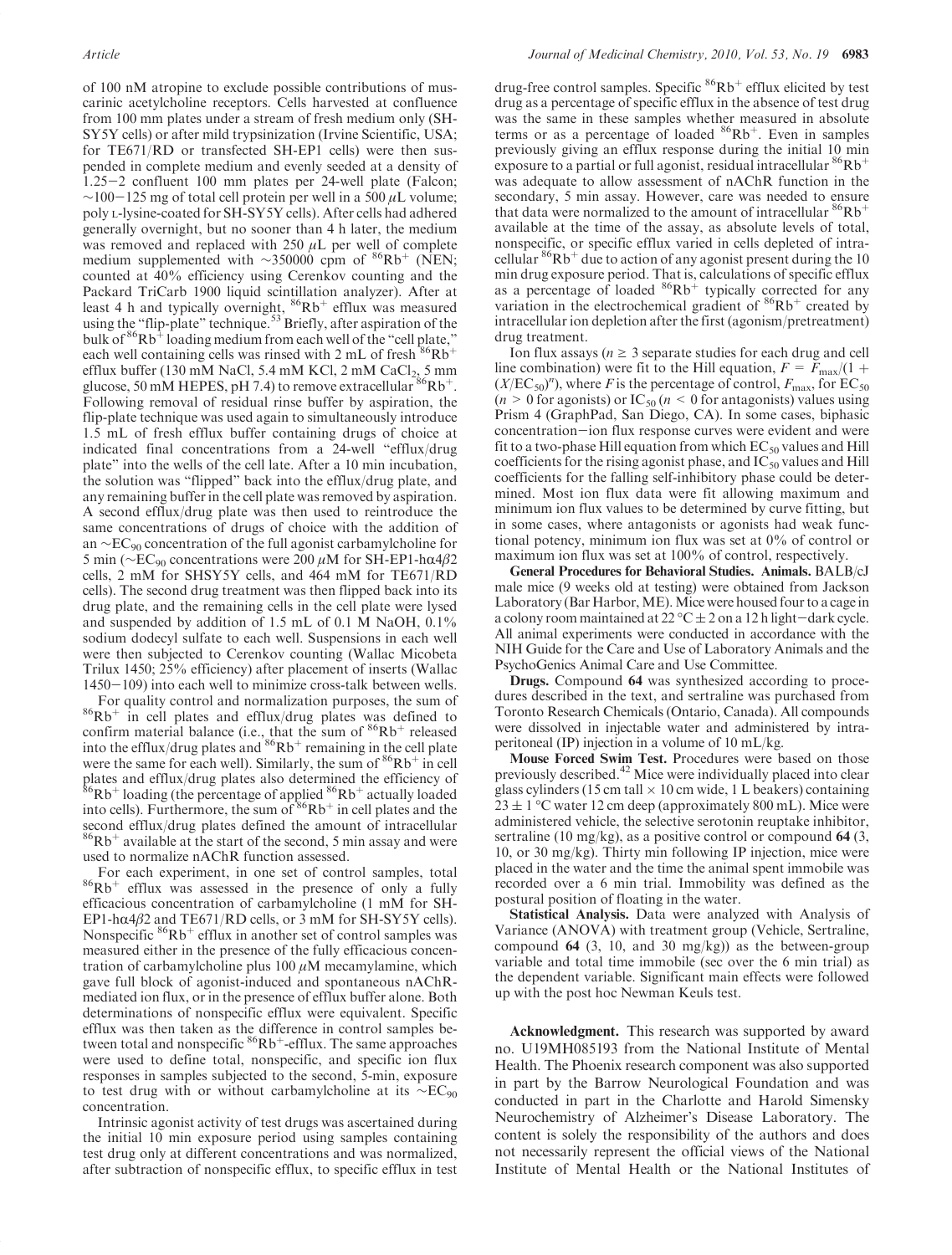Health. We thank the PDSP program for assistance in providing the binding affinity test. We thank Dr. Werner Tueckmantel of PsychoGenics Inc. for his assistance in proofreading the manuscript.

#### References

- (1) Romanelli, M. N.; Gratteri, P.; Guandalini, L.; Martini, E.; Bonaccini, C.; Gualtieri, F. Central nicotinic receptors: structure, function, ligands, and therapeutic potential. ChemMedChem 2007, 2, 746–767.
- (2) Gotti, C.; Clementi, F.; Fornari, A.; Gaimarri, A.; Guiducci, S.; Manfredi, I.; Moretti, M.; Pedrazzi, P.; Pucci, L.; Zoli, M. Structural and functional diversity of native brain neuronal nicotinic receptors. Biochem. Pharmacol. 2009, 78, 703–711.
- (3) Shytle, R. D.; Silver, A. A.; Lukas, R. J.; Newman, M. B.; Sheehan, D. V.; Sanberg, P. R. Nicotinic acetylcholine receptors as targets for antidepressants. Mol. Psychiatry 2002, 7, 525-535.
- (4) Fryer, J. D.; Lukas, R. J. Noncompetitive functional inhibition at diverse, human nicotinic acetylcholine receptor subtypes by bupropion, phencyclidine, and ibogaine. J. Pharmacol. Exp. Ther. 1999, 288, 88–92.
- (5) Fryer, J. D.; Lukas, R. J. Antidepressants noncompetitively inhibit nicotinic acetylcholine receptor function. J. Neurochem. 1999, 72, 1117–1124.
- (6) Damaj, M. I.; Carroll, F. I.; Eaton, J. B.; Navarro, H. A.; Blough, B. E.; Mirza, S.; Lukas, R. J.; Martin, B. R. Enantioselective effects of hydroxy metabolites of bupropion on behavior and on function of monoamine transporters and nicotinic receptors. Mol. Pharmacol. 2004, 66, 675–682.
- (7) Dwoskin, L. P.; Smith, A. M.; Wooters, T. E.; Zhang, Z.; Crooks, P. A.; Bardo, M. T. Nicotinic receptor-based therapeutics and candidates for smoking cessation. Biochem. Pharmacol. 2009, 78, 732–743.
- (8) Carroll, F. I.; Blough, B. E.; Mascarella, S. W.; Navarro, H. A.; Eaton, J. B.; Lukas, R. J.; Damaj, M. I. Synthesis and biological evaluation of bupropion analogues as potential pharmacotherapies for smoking cessation. J. Med. Chem. 2010, 53, 2204-2214.
- (9) Buckingham, S. D.; Jones, A. K.; Brown, L. A.; Sattelle, D. B. Nicotinic acetylcholine receptor signalling: roles in Alzheimer's disease and amyloid neuroprotection. Pharmacol. Rev. 2009, 61, 39–61.
- (10) Quik, M.; Bordia, T.; O'Leary, K. Nicotinic receptors as CNS targets for Parkinson's disease. Biochem. Pharmacol. 2007, 74, 1224–1234.
- (11) Wilens, T. E.; Decker, M. W. Neuronal nicotinic receptor agonists for the treatment of attention-deficit/hyperactivity disorder: focus on cognition. *Biochem. Pharmacol.* **2007**, 74, 1212-1223.
- (12) Brody, A. L. Functional brain imaging of tobacco use and dependence. J. Psychiatr. Res. 2006, 40, 404-418.
- (13) Bencan, Z.; Levin, E. D. The role of alpha7 and alpha4beta2 nicotinic receptors in the nicotine-induced anxiolytic effect in zebrafish. Physiol. Behav. 2008, 95, 408–412.
- (14) Decker, M. W.; Meyer, M. D. Therapeutic potential of neuronal nicotinic acetylcholine receptor agonists as novel analgesics. Biochem. Pharmacol. 1999, 58, 917–923.
- (15) Martin, L. F.; Freedman, R. Schizophrenia and the alpha7 nicotinic acetylcholine receptor. Int. Rev. Neurobiol. 2007, 78, 225–246.
- (16) Ochoa, E. L.; Lasalde-Dominicci, J. Cognitive deficits in schizophrenia: focus on neuronal nicotinic acetylcholine receptors and smoking. Cell Mol. Neurobiol. 2007, 27, 609-639.
- (17) Egleton, R. D.; Brown, K. C.; Dasgupta, P. Nicotinic acetylcholine receptors in cancer: multiple roles in proliferation and inhibition of apoptosis. Trends Pharmacol. Sci. 2008, 29, 151–158.
- (18) Jensen, A. A.; Frolund, B.; Liljefors, T.; Krogsgaard-Larsen, P. Neuronal nicotinic acetylcholine receptors: structural revelations, target identifications, and therapeutic inspirations. J. Med. Chem. 2005, 48, 4705–4745.
- (19) Chavez-Noriega, L. E.; Crona, J. H.; Washburn, M. S.; Urrutia, A.; Elliott, K. J.; Johnson, E. C. Pharmacological characterization of recombinant human neuronal nicotinic acetylcholine receptors h alpha 2 beta 2, h alpha 2 beta 4, h alpha 3 beta 2, h alpha 3 beta 4, h alpha 4 beta 2, h alpha 4 beta 4 and h alpha 7 expressed in Xenopus oocytes. J. Pharmacol. Exp. Ther. 1997, 280, 346–356.
- (20) Steinlein, O. K.; Bertrand, D. Neuronal nicotinic acetylcholine receptors: from the genetic analysis to neurological diseases. Biochem. Pharmacol. 2008, 76, 1175–1183.
- (21) Cassels, B. K.; Bermudez, I.; Dajas, F.; Abin-Carriquiry, J. A.; Wonnacott, S. From ligand design to therapeutic efficacy: the challenge for nicotinic receptor research. Drug Discovery Today 2005, 10, 1657–1665.
- (22) Kanne, D. B.; Tomizawa, M.; Durkin, K. A.; Casida, J. E. 6'-Methylpyrido[3,4-b]norhomotropane: synthesis and outstanding potency in relation to the alpha4beta2 nicotinic receptor pharmacophore model. Bioorg. Med. Chem. Lett. 2005, 15, 877– 881.
- (23) Bencherif, M.; Lovette, M. E.; Fowler, K. W.; Arrington, S.; Reeves, L.; Caldwell, W. S.; Lippiello, P. M. RJR-2403: a nicotinic agonist with CNS selectivity I. In vitro characterization. J. Pharmacol. Exp. Ther. 1996, 279, 1413–1421.
- (24) Lippiello, P. M.; Bencherif, M.; Gray, J. A.; Peters, S.; Grigoryan, G.; Hodges, H.; Collins, A. C. RJR-2403: a nicotinic agonist with CNS selectivity II. In vivo characterization. J. Pharmacol. Exp. Ther. 1996, 279, 1422–1429.
- (25) Sullivan, J. P.; Donnelly-Roberts, D.; Briggs, C. A.; Anderson, D. J.; Gopalakrishnan, M.; Piattoni-Kaplan, M.; Campbell, J. E.; McKenna, D. G.; Molinari, E.; Hettinger, A. M.; Garvey, D. S.; Wasicak, J. T.; Holladay, M. W.; Williams, M.; Arneric, S. P. A-85380 [3-(2(S)-azetidinylmethoxy) pyridine]: in vitro pharmacological properties of a novel, high affinity alpha 4 beta 2 nicotinic acetylcholine receptor ligand. Neuropharmacology 1996, 35, 725– 734.
- (26) Bunnelle, W. H.; Tietje, K. R.; Frost, J. M.; Peters, D.; Ji, J.; Li, T.; Scanio, M. J.; Shi, L.; Anderson, D. J.; Dyhring, T.; Gronlien, J. H.; Ween, H.; Thorin-Hagene, K.; Meyer, M. D. Octahydropyrrolo[3,4-c]pyrrole: a diamine scaffold for construction of either alpha4beta2 or alpha7-selective nicotinic acetylcholine receptor (nAChR) ligands. Substitutions that switch subtype selectivity. J. Med. Chem. 2009, 52, 4126–4141.
- (27) Lloyd, G. K.; Williams, M. Neuronal nicotinic acetylcholine receptors as novel drug targets. J. Pharmacol. Exp. Ther. 2000, 292, 461–467.
- (28) Davis, J. B.; Bountra, C.; Richardson, J. Perspectives of Alzheimer's disease treatments. Handb. Clin. Neurol. 2008, 89, 273–290.
- (29) Guandalini, L.; Martini, E.; Dei, S.; Manetti, D.; Scapecchi, S.; Teodori, E.; Romanelli, M. N.; Varani, K.; Greco, G.; Spadola, L.; Novellino, E. Design of novel nicotinic ligands through 3D database searching. Bioorg. Med. Chem. 2005, 13, 799-807.
- (30) Guandalini, L.; Martini, E.; Gratteri, P.; Ghelardini, C.; Varani, K.; Romanelli, M. N. Design, synthesis and binding affinity of new nicotinic ligands. ARKIVOC 2006, VIII, 50-65.
- (31) Meyer,M. D. Neuronal nicotinic acetylcholine receptors as a target for the treatment of neuropathic pain. Drug Dev. Res. 2006, 67, 355–359.
- (32) Rueter, L. E.; Anderson, D. J.; Briggs, C. A.; Donnelly-Roberts, D. L.; Gintant, G. A.; Gopalakrishnan, M.; Lin, N. H.; Osinski, M. A.; Reinhart, G. A.; Buckley, M. J.; Martin, R. L.; McDermott, J. S.; Preusser, L. C.; Seifert, T. R.; Su, Z.; Cox, B. F.; Decker, M. W.; Sullivan, J. P. ABT-089: pharmacological properties of a neuronal nicotinic acetylcholine receptor agonist for the potential treatment of cognitive disorders. CNS Drug Rev.  $2004$ , 10, 167–182.
- (33) Cosford, N. D.; Bleicher, L.; Herbaut, A.; McCallum, J. S.; Vernier, J. M.; Dawson, H.; Whitten, J. P.; Adams, P.; Chavez-Noriega, L.; Correa, L. D.; Crona, J. H.; Mahaffy, L. S.; Menzaghi, F.; Rao, T. S.; Reid, R.; Sacaan, A. I.; Santori, E.; Stauderman, K. A.; Whelan, K.; Lloyd, G. K.; McDonald, I. A.  $(S)$ - $(-)$ -5-Ethynyl-3- $(1-)$ methyl-2-pyrrolidinyl)pyridine maleate (SIB-1508Y): a novel anti-Parkinsonian agent with selectivity for neuronal nicotinic acetylcholine receptors. J. Med. Chem. 1996, 39, 3235–3237.
- (34) Xiao, Y.; Fan, H.; Musachio, J. L.; Wei, Z. L.; Chellappan, S. K.; Kozikowski, A. P.; Kellar, K. J. Sazetidine-A, a novel ligand that desensitizes alpha4beta2 nicotinic acetylcholine receptors without activating them. Mol. Pharmacol. 2006, 70, 1454–1460.
- (35) Zwart, R.; Carbone, A. L.; Moroni, M.; Bermudez, I.; Mogg, A. J.; Folly, E. A.; Broad, L. M.; Williams, A. C.; Zhang, D.; Ding, C.; Heinz, B. A.; Sher, E. Sazetidine-A is a potent and selective agonist at native and recombinant alpha 4 beta 2 nicotinic acetylcholine receptors. Mol. Pharmacol. 2008, 73, 1838–1843.
- (36) Kozikowski, A. P.; Eaton, J. B.; Bajjuri, K. M.; Chellappan, S. K.; Chen, Y.; Karadi, S.; He, R.; Caldarone, B.; Manzano, M.; Yuen, P. W.; Lukas, R. J. Chemistry and pharmacology of nicotinic ligands based on 6-[5-(azetidin-2-ylmethoxy)pyridin-3-yl]hex-5 yn-1-ol (AMOP-H-OH) for possible use in depression. ChemMed-Chem 2009, 4, 1279-1291.
- (37) Gatto, G. J.; Bohme, G. A.; Caldwell, W. S.; Letchworth, S. R.; Traina, V. M.; Obinu, M. C.; Laville, M.; Reibaud, M.; Pradier, L.; Dunbar, G.; Bencherif, M. TC-1734: an orally active neuronal nicotinic acetylcholine receptor modulator with antidepressant, neuroprotective and long-lasting cognitive effects. CNS Drug Rev. 2004, 10, 147–166.
- (38) Wei, Z. L.; Xiao, Y.; Yuan, H.; Baydyuk, M.; Petukhov, P. A.; Musachio, J. L.; Kellar, K. J.; Kozikowski, A. P. Novel pyridyl ring